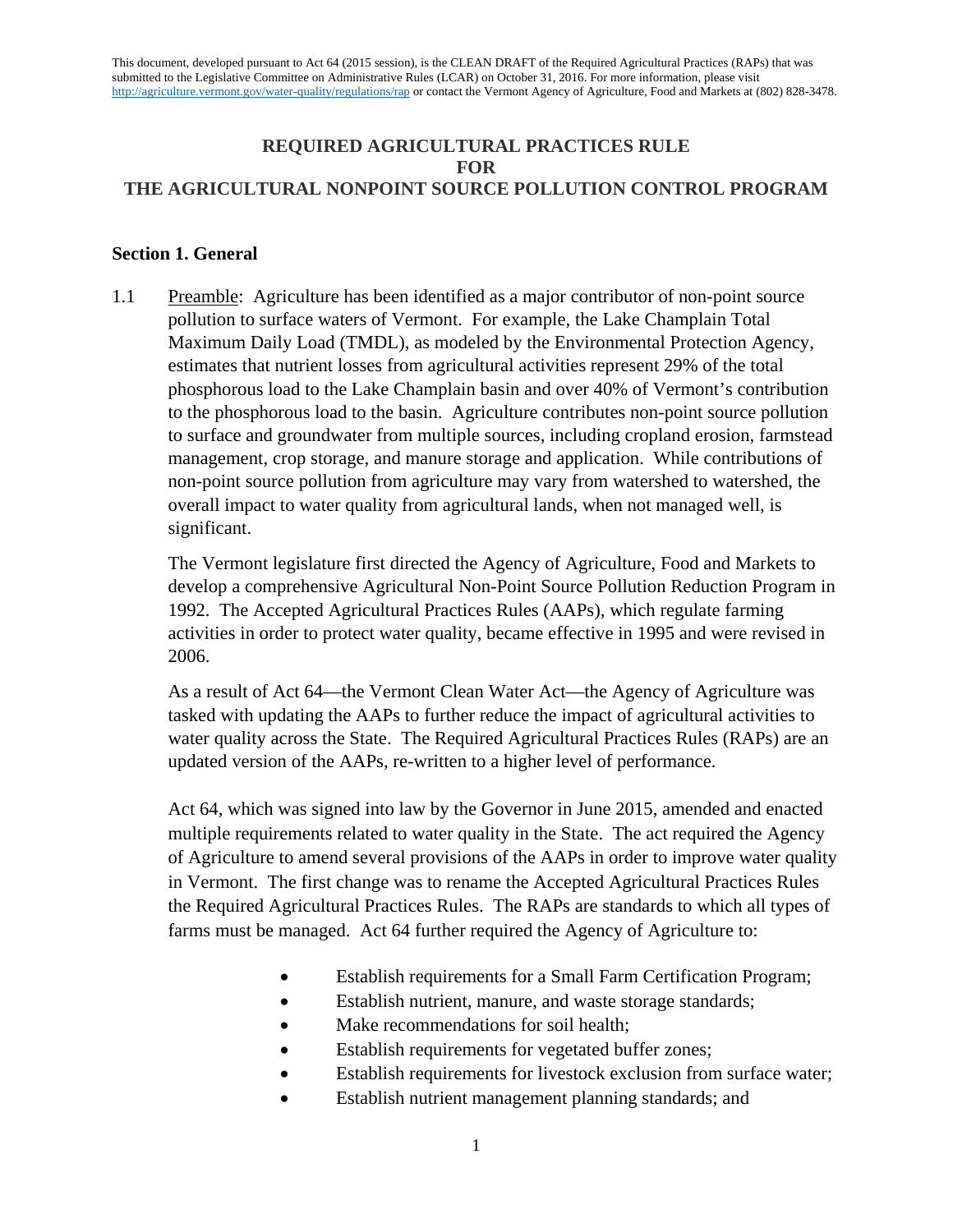• Establish standards for soil conservation such as cover cropping

The standards and rules that follow are intended to improve the quality of all of Vermont's waters by reducing and eliminating cropland erosion, sediment losses, and nutrient losses through improved farm management techniques, technical and compliance assistance, and, where appropriate, enforcement. This rule strives to balance the complexity, variability, and requirements of farm management with the need to improve that management in order to meet the State's goals in improving and protecting water quality.

Soil quality and soil health are critical elements of an overall agricultural non-point source pollution reduction program. Agricultural soils are recognized as a critical resource for the overall prosperity of Vermont's agricultural community and for the public at large. Efforts to build soil organic matter, increase biological activity, and reduce compaction, including reduced tillage, use of composts, establishing crop rotations, cover cropping, and the elimination of annual cropping on highly vulnerable lands, will be essential to the success of programs whose goal is to improve Vermont's water quality. The Vermont Agency of Agriculture, Food and Markets supports and endorses all practices that lead to the goal of healthy soils and productive agricultural lands.

- 1.2 Enabling Legislation:As defined in 6 V.S.A. §§ 4810 and 4810a, the Required Agricultural Practices (RAPs) shall be management standards to be followed by all persons engaged in farming in this State. These standards shall address activities which have a potential for causing agricultural pollutants to enter the groundwater and waters of the State, including dairy and other livestock operations, all forms of crop and nursery operations and on-farm or agricultural fairground registered pursuant to 20 V.S.A. § 3902, and livestock and poultry slaughter and processing activities. The RAPs shall include, as well as promote and encourage, practices for farmers in preventing agricultural pollutants from entering the groundwater and waters of the State when engaged in animal waste management and disposal, soil amendment applications, plant fertilization, and pest and weed control. Persons engaged in farming who are in compliance with these practices shall be presumed to not have a discharge of agricultural pollutants to waters of the State. The RAPs shall be designed to protect water quality and shall be practical and cost-effective to implement, as determined by the Secretary.
- 1.3 Purpose: The RAPs are farm and land management practices that will control and reduce agricultural nonpoint source pollution and subsequent nutrient losses from farm fields and production areas to surface and ground waters of the State or across property boundaries. The RAPs also establish minimum construction and siting requirements for farm structures in floodplains, floodways, river corridors, and flood hazard areas.
- 1.4 Authority:6 V.S.A. Chapter 215 (Agricultural Water Quality), including §§ 4810, 4810a, and 4811, and Act 64 of the Vermont General Assembly (2015 session).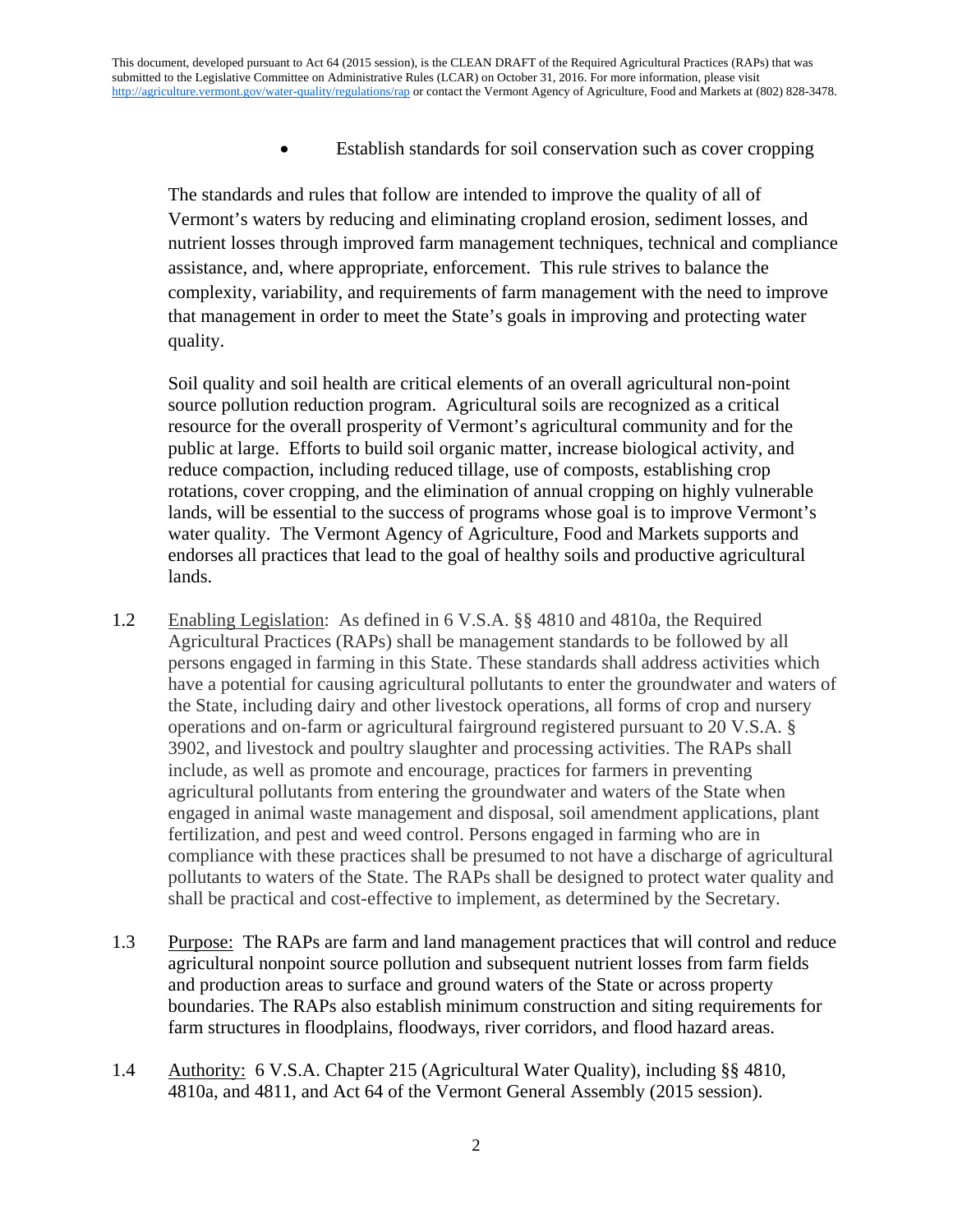- 1.5 Enforcement:Violations of this rule are subject to enforcement by the Secretary of the Vermont Agency of Agriculture, Food and Markets and the Attorney General under the provisions of 6 V.S.A. §§ 4991 - 4996 and additional remedies available to the State under other applicable Vermont law.
- 1.6 Further considerations under the RAPs: 6 V.S.A. § 4810a(b) requires that on or before January 15, 2018, the Secretary of Agriculture, Food and Markets shall amend by rule the Required Agricultural Practices in order to include requirements for reducing nutrient contribution to waters of the State from subsurface tile drainage. As part of the rule amendment process, the Secretary may also evaluate the current status of effectiveness of the Required Agricultural Practices, the implementation of additional best management practices, and the current water quality condition of waters of the State. The Secretary may consider additional changes to the Required Agricultural Practices, as appropriate, to meet the water quality goals of the State.

# **Section 2. Definitions**

- 2.01 Agency means the Vermont Agency of Agriculture, Food and Markets.
- 2.02 Agricultural Product means any raw agricultural commodity, as defined in 6 V.S.A. § 21(6), that is principally produced on the farm and includes products prepared from the raw agricultural commodities principally produced on the farm.
- 2.03 Annual Cropland means, for the purposes of this rule, land devoted to the production, cultivation, harvesting, and management of annual row crops, including sweet corn and pumpkins, but does not include:
	- (a) vegetable, fruit, or berry crops grown for human consumption; and
	- (b) small grains.
- 2.04 ANR means the Vermont Agency of Natural Resources, and the Secretary of the Vermont Agency of Natural Resources and her or his designees.
- 2.05 Barnyard and Feedlot means an area, either earthen or improved, where animals are confined by fences, other structures, or topography, are primarily sustained by supplemental feed, and where vegetation cover is sparse.
- 2.06 Buffer Zone means an area of perennial vegetation between the edge of cropland and:

(a) the top of the bank of an adjoining water of the State;

(b) a ditch that is not a surface water under State law and that is not a water of the United States under federal law; and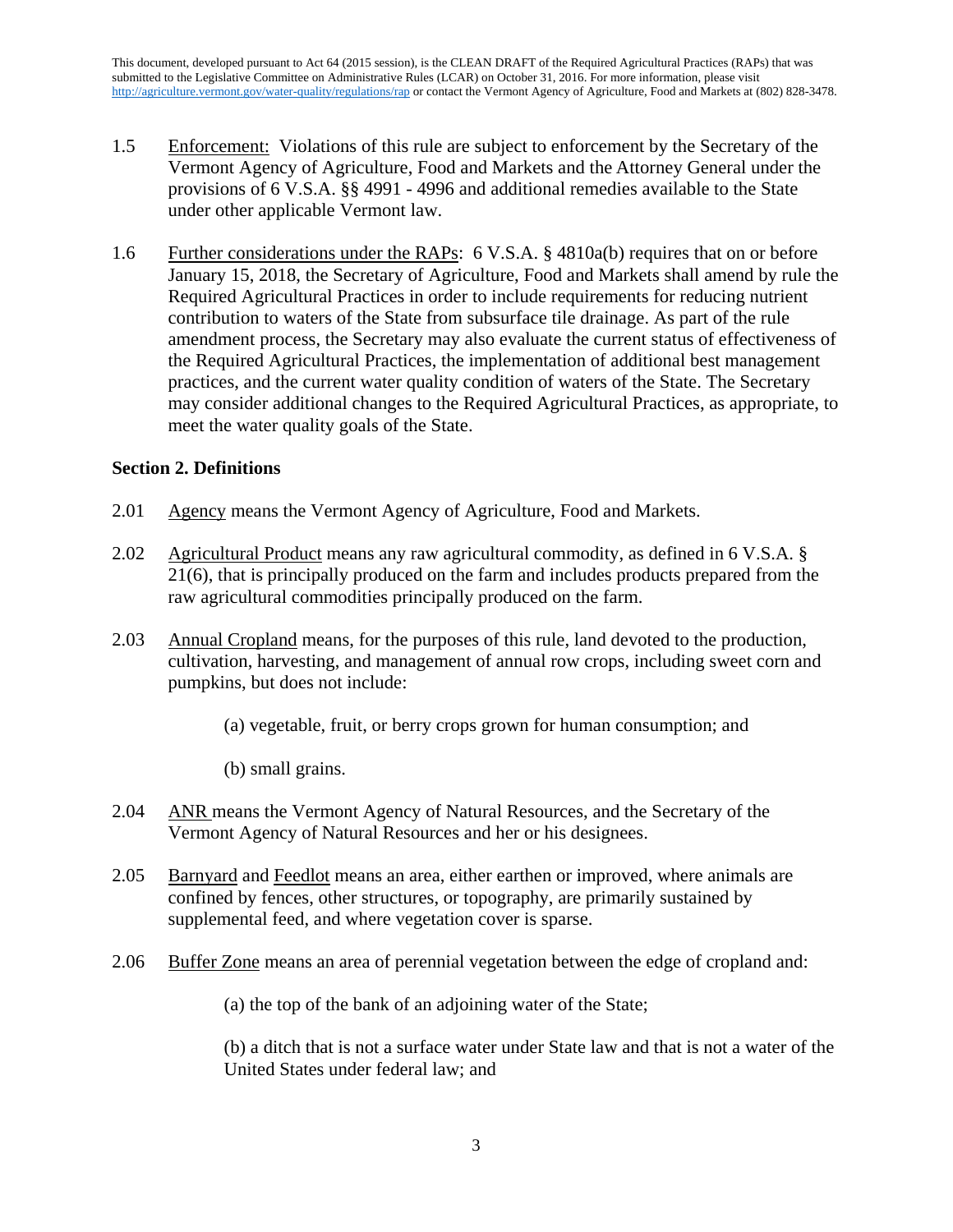(c) surface inlets or open drains.

- 2.07 Certified Small Farm means a farm that meets the criteria of Section 4.1 of this rule.
- 2.08 Compost means a stable, humus-like material produced by the controlled biological decomposition of organic matter through active management, but shall not mean sewage, septage, or materials derived from sewage or septage.
- 2.09 Cover Crop means a temporary vegetative crop established for the purpose of:
	- (a) reducing erosion and runoff; and
	- (b) enhancing soil health by providing organic matter in cropland.
- 2.10 Crop and Cropland, for the purposes of this rule, means:

(a) plants grown for food, feed, fiber (other than trees grown for silvicultural or timber purposes), Christmas trees, maple sap, horticultural, viticultural, orchard crops, and pasture; and

- (b) the land upon which they are grown.
- 2.11 Custom Applicator means a person who is engaged in the business of applying manure or other agricultural wastes to land and who charges or collects other consideration for the service including full-time employees of a person engaged in the business of applying manure or agricultural wastes to land.
- 2.12 Discharge means the placing, depositing, or emission of any wastes, directly or indirectly, into an injection well or into waters.
- 2.13 Ditch means a constructed channel for the collection of field runoff water or shallow groundwater and its conveyance to an outlet.
- 2.14 Farm means a parcel or parcels of land owned, leased, or managed by a person and devoted primarily to farming, as defined in Section 2.16 of this rule, and that meets the threshold criteria as established in Section 3 of this rule, provided that the lessee controls the leased lands to the extent they would be considered as part of the lessee's own farm. Indicators of control may include whether the lessee makes day-to-day decisions concerning the cultivation or other farming-related use of the leased lands and whether the lessee manages the land for farming during the leased period.
- 2.15 Farm Structure means a structure that is used by a person for farming, including a silo, a building to house livestock or raise horticultural or agronomic plants, or customarily used to carry out the agricultural practices defined in Section 3.2 of this rule. A farm structure includes a barnyard or waste management system, either of which is created from an assembly of materials, including the supporting fill necessary for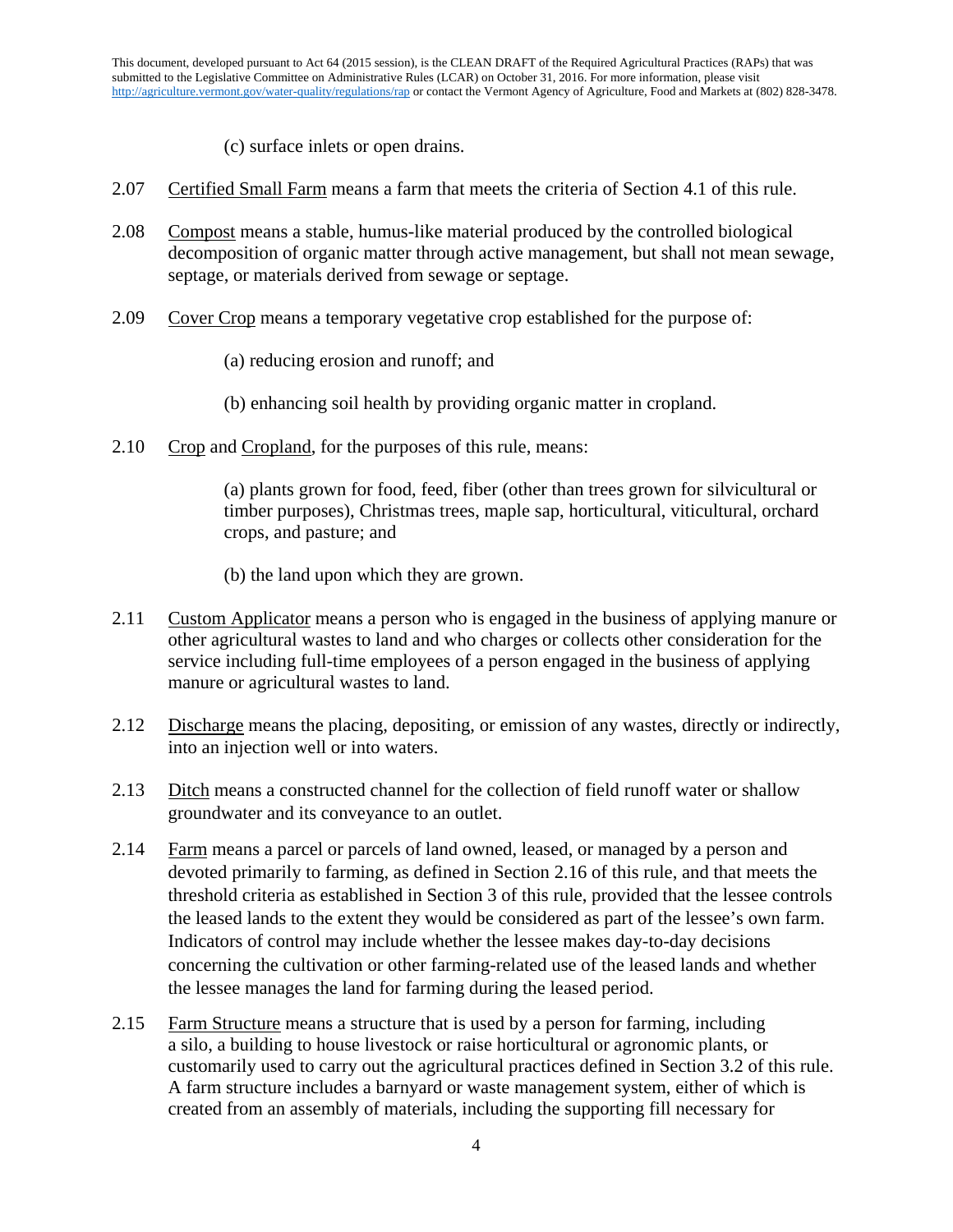structural integrity, but excludes a dwelling for human habitation. A farm structure also must be used by a person who can demonstrate meeting the minimum threshold criteria as found in Section 3.1 of this rule.

## 2.16 Farming means:

(a) the cultivation or other use of land for growing food, fiber, Christmas trees, maple sap, or horticultural, viticultural, and orchard crops; or

(b) the raising, feeding, or management of livestock, poultry, fish, or bees; or

(c) the operation of greenhouses; or

(d) the production of maple syrup; or

(e) the on-site storage, preparation, and sale of agricultural products principally produced on the farm; or

(f) the on-site storage, preparation, production, and sale of fuel or power from agricultural products or wastes principally produced on the farm; or

(g) the raising, feeding, or management of four or more equines owned or boarded by the farmer, including training, showing, and providing instruction and lessons in riding, training, and the management of equines.

- 2.17 Fertilizer means any substance containing one or more recognized plant nutrients that is used for its plant nutrient content and that is designed for use or claimed to have value in promoting plant growth or health, except unprocessed animal or vegetable manures and other products exempted by the Secretary.
- 2.18 Flood Hazard Area means the land in the floodplain within a community subject to a one percent or greater chance of flooding in any given year (a.k.a. 100-yr flood). The term has the same meaning as "area of special flood hazard" under 44 C.F.R. § 59.1. The area may be designated as Zone A or AE on the National Flood Insurance Program maps.
- 2.19 Floodplain means any land area susceptible to being inundated by water from any source.
- 2.20 Floodway means the channel of a river or other watercourse and the adjacent land areas that must be reserved in order to discharge the base (one percent annual chance) flood without cumulatively increasing the water surface elevation more than one foot at any point. Flood hazard areas and floodways may be shown on separate National Flood Insurance Program map panels.
- 2.21 Food Processing Residual means the remaining organic material from a food processing plant and may include whey and other dairy, cheese making, and ice cream residuals or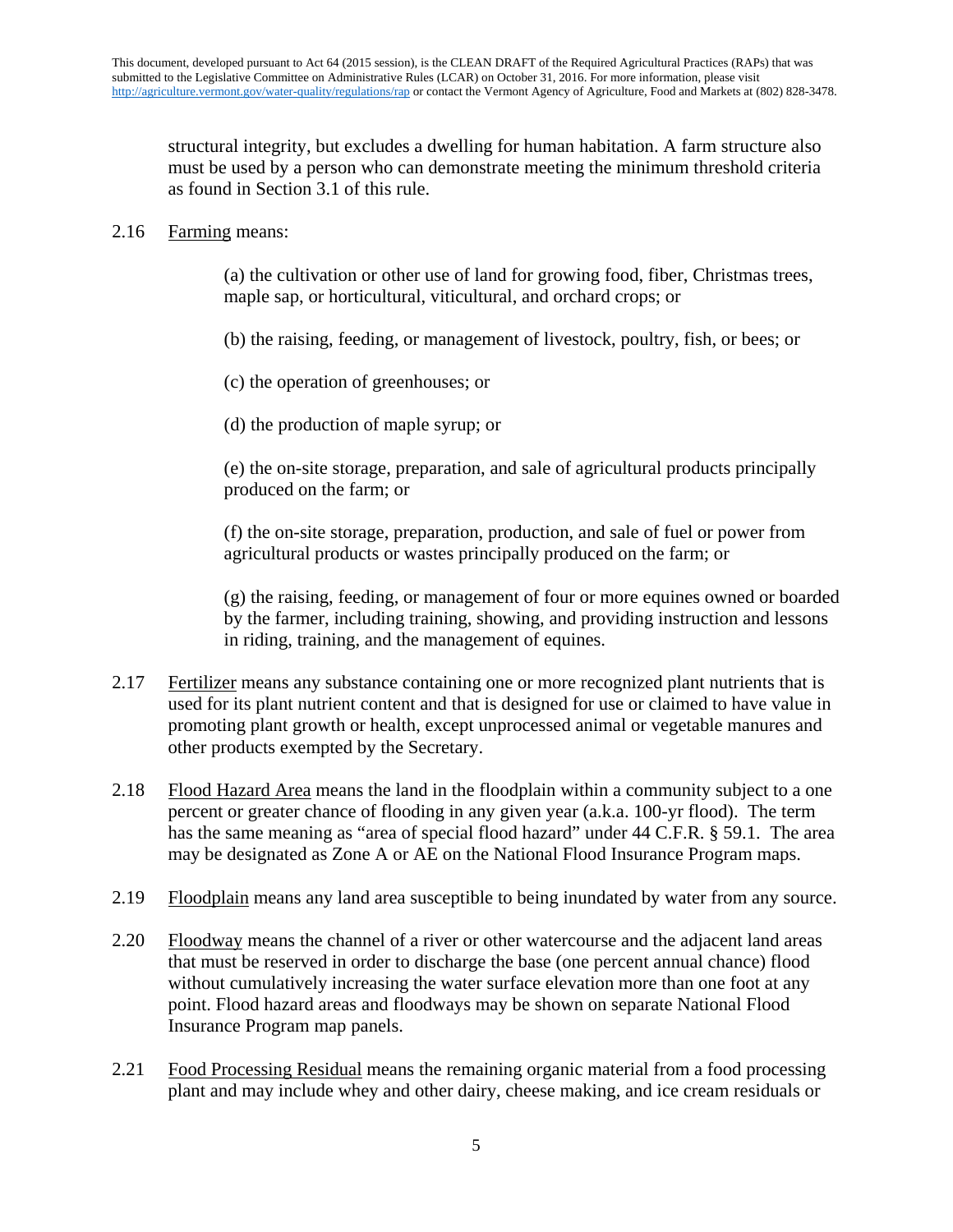residuals from any food manufacturing process excluding slaughtering and rendering operations. It does not include materials from markets, groceries, or restaurants.

- 2.22 Groundwater means water below the land surface in a zone of saturation, but does not include surface waters.
- 2.23 Groundwater Quality Standards means the primary and secondary groundwater quality standards listed in Appendix One of the Groundwater Protection Rule and Strategy in accordance with 10 V.S.A. Chapter 48 (Groundwater Protection).
- 2.24 Livestock means cattle, cow/calf pairs, youngstock, heifers, bulls, American bison, swine, sheep, goats, horses, cervids, camelids, ratites, rabbits, pheasants, chukar partridge, coturnix quail, laying hens, broilers, ducks, turkeys, or any other type of fowl as designated by the Secretary. Other livestock types may be designated by the Secretary based on the potential to generate nutrients or other associated agricultural wastes.
- 2.25 Manure means livestock waste in solid or liquid form that may also contain bedding, spilled feed, water, milkhouse waste, or soil.
- 2.26 Nonpoint Source Pollution for the purposes of this rule, means agricultural wastes that reach surface water or groundwater indirectly or in a diffuse manner as a result of farming.
- 2.27 Person means:

(a) an individual, partnership, corporation, association, unincorporated organization, trust, or other legal or commercial entity, including a joint venture or affiliated ownership; or

(b) a municipality or state agency; or

(c) individuals and entities affiliated with each other for profit, consideration, or any other beneficial interest derived from agricultural management, including lessors and lessees.

- 2.28 Pesticide means economic poison as defined in 6 V.S.A. § 911(5) and Section I 22 of the Vermont Regulations for Control of Pesticides.
- 2.29 Principally Produced means that more than 50% (either by weight or volume) of raw agricultural products that are stored, prepared, or sold at the farm are also grown or produced on the farm.
- 2.30 Production Area means those areas of a farm where animals, agricultural inputs, or raw agricultural products are confined, housed, stored, or prepared whether within or without structures, including barnyards, raw materials storage areas, heavy use areas, fertilizer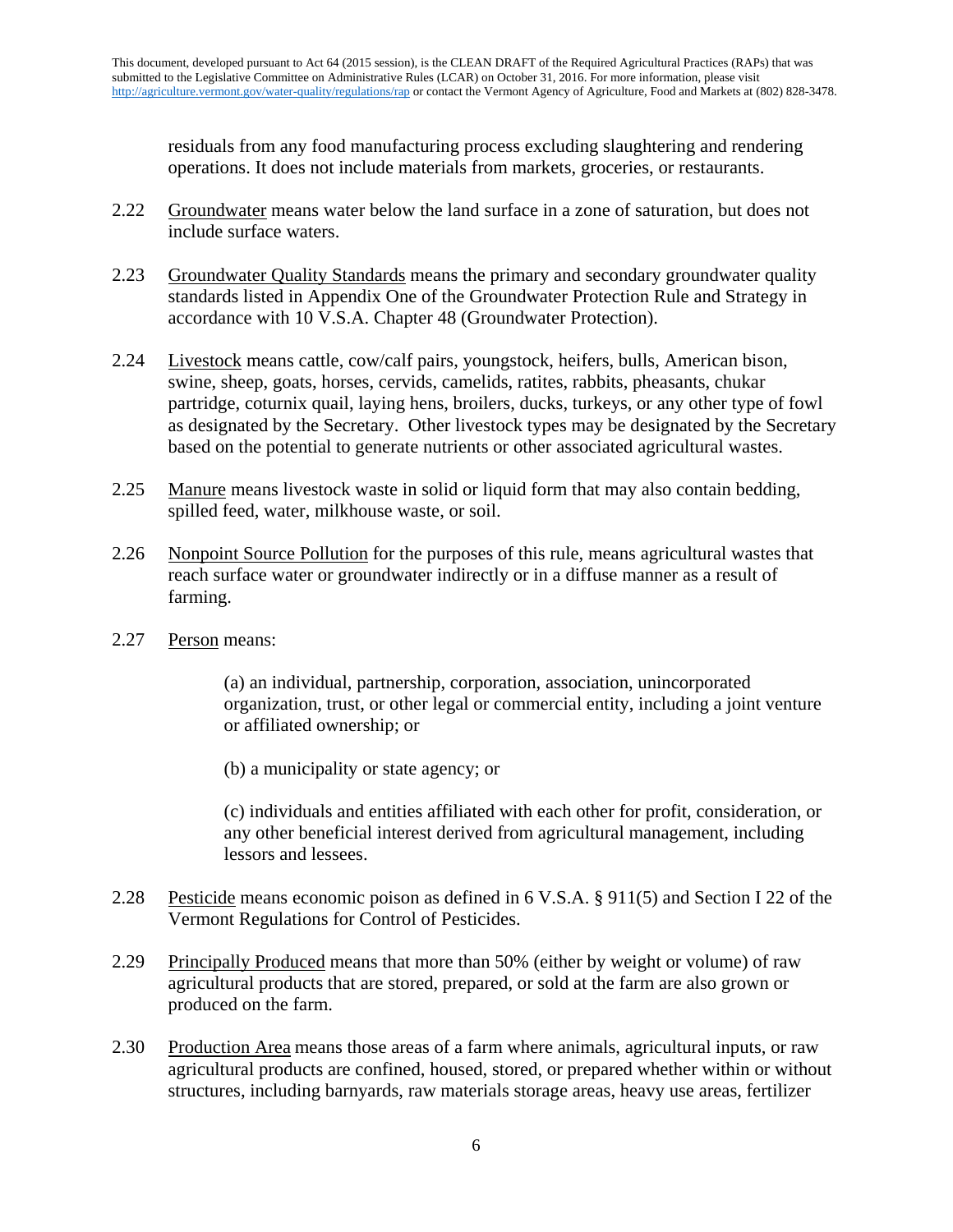and pesticide storage areas, and waste storage and containment areas. Production areas include egg washing or egg processing facilities, milkhouses, raw agricultural commodity preparation or storage, or any area used in the storage, handling, treatment, or disposal of mortalities.

- 2.31 River Corridor means the land area adjacent to a river that is required to accommodate the dimensions, slope, planform, and buffer of the naturally stable channel and that is necessary for the natural maintenance or natural restoration of a dynamic equilibrium condition and for minimization of fluvial erosion hazards, as delineated by the Agency of Natural Resources in accordance with river corridor protection procedures.
- 2.32 Secretary means the Secretary of the Agency of Agriculture, Food and Markets and her or his designees.
- 2.33 Small Farm means a small farm as defined in 6 V.S.A. § 4871.
- 2.34 Surface Inlet or Open Drain means an aboveground structure that receives, collects, or redirects field runoff water to other underground drainage or ditches.
- 2.35 Surface Water or Waters means all rivers, streams, brooks, reservoirs, ponds, lakes, springs, and all bodies of surface waters, artificial or natural, which are contained within, flow through, or border the state or any portion of it.
- 2.36 Top of Bank means the point along the bank of a surface water or ditch where an abrupt change in slope is evident, and where the surface water is generally able to overflow the banks and enter the adjacent floodplain during an annual flood event. Annual flood event shall be determined according to the Agency of Natural Resources' Flood Hazard Area and River Corridor Protection Procedure.
- 2.37 Vegetable Production means the production of all true vegetables and all commonly known vegetables that are technically fruits, including, but not limited to, peppers, tomatoes, eggplants, and peas.
- 2.38 Waste or Agricultural Waste means material originating or emanating from a farm that is determined by the Secretary or the Secretary of Natural Resources to be harmful to the waters of the State, including: sediments; minerals, including heavy metals; plant nutrients; pesticides; organic wastes, including livestock waste, animal mortalities, compost, feed and crop debris; waste oils; pathogenic bacteria and viruses; thermal pollution; silage runoff; untreated milkhouse waste; and any other farm waste as the term "waste" is defined in  $10$  V.S.A.  $\S$  1251(12).
- 2.39 Waste Management System means an on-farm waste management program and conservation practices which may include a combination of: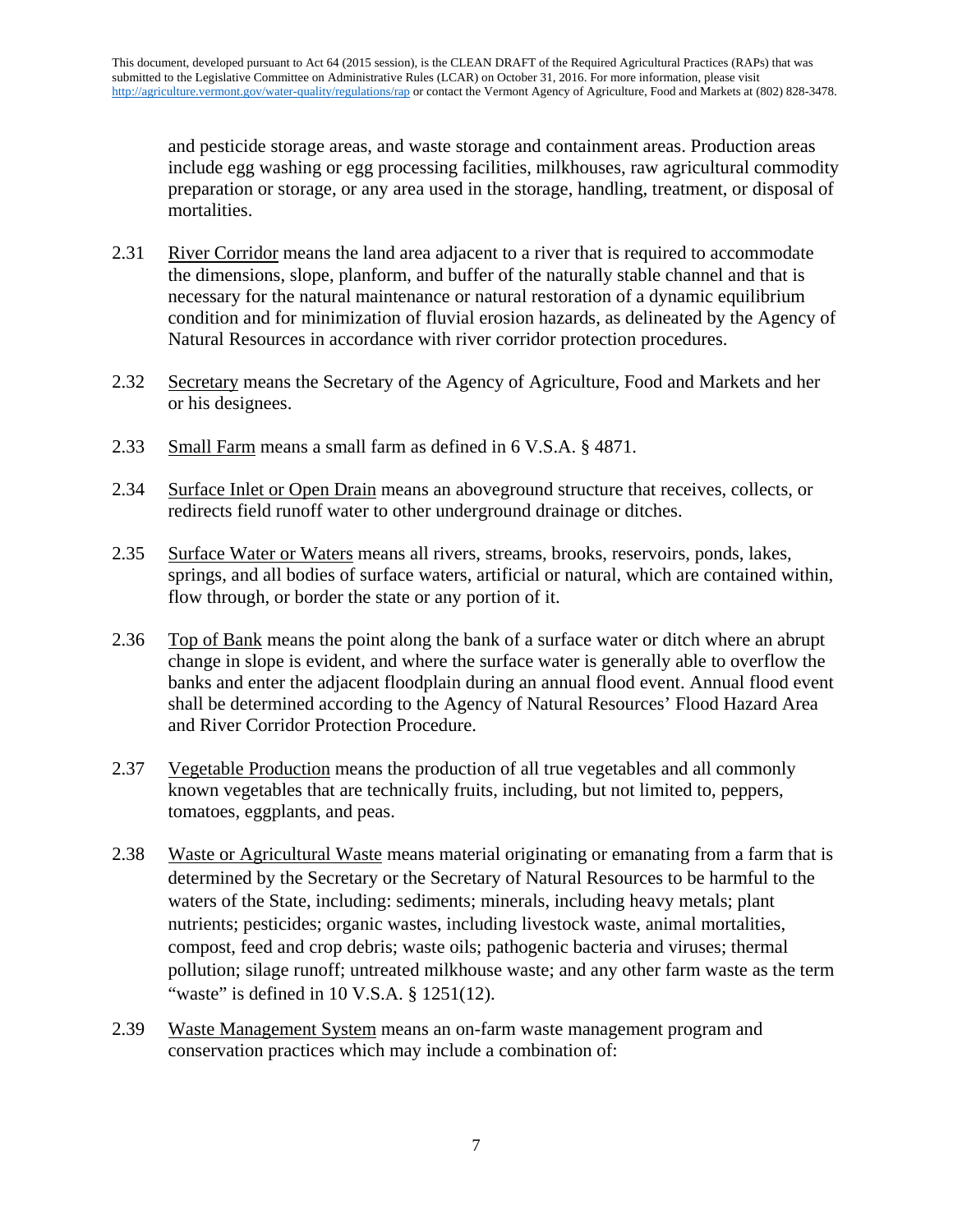(a) an adequately sized waste storage facility, field stacking, composting, leachate control systems, bedded pack systems, and milkhouse waste systems;

(b) contracts which transfer the ownership of wastes generated at a production area to another person for management in a manner determined by the Secretary; and/or,

(c) a nutrient management plan (NMP) for all wastes to be applied in compliance with this rule.

- 2.40 Waste Storage Facility means an impoundment made for the purpose of storing agricultural waste by constructing an embankment, excavating a pit or dugout, fabricating an in-ground or above-ground structure, or any combination thereof.
- 2.41 Waters of the State include, for the purposes of this rule, surface water and groundwater as applied.
- 2.42 Water Supply means a drinking water source that intersects the water table and provides water through pipes or other conveyances and includes drilled wells, dug wells, driven point wells, and natural springs.

# **Section 3. Required Agricultural Practices Activities and Applicability**

3.1 Persons engaged in farming and the agricultural practices as defined in Section 3.2 of this rule and who meet the minimum threshold criteria for applicability of this rule as found in Section  $3.1(a) - (g)$  must meet all applicable Required Agricultural Practices conditions, restrictions, and operating standards. Persons engaged in farming who are in compliance with these conditions, restrictions, and operating standards, as applicable, shall be presumed to not have a discharge of agricultural wastes to waters of the State. Compliance with the Required Agricultural Practices Rule is required if a person:

> (a) is required to be permitted or certified by the Secretary, consistent with the requirements of 6 V.S.A. Chapter 215 and this rule; or

(b) has produced an annual gross income from the sale of agricultural products of \$2,000.00 or more in an average year; or

(c) is preparing, tilling, fertilizing, planting, protecting, irrigating, and harvesting crops for sale on a farm that is no less than 4.0 contiguous acres in size; or

(d) is raising, feeding, or managing at least the following number of adult livestock on a farm that is no less than 4.0 contiguous acres in size:

(1) four equines;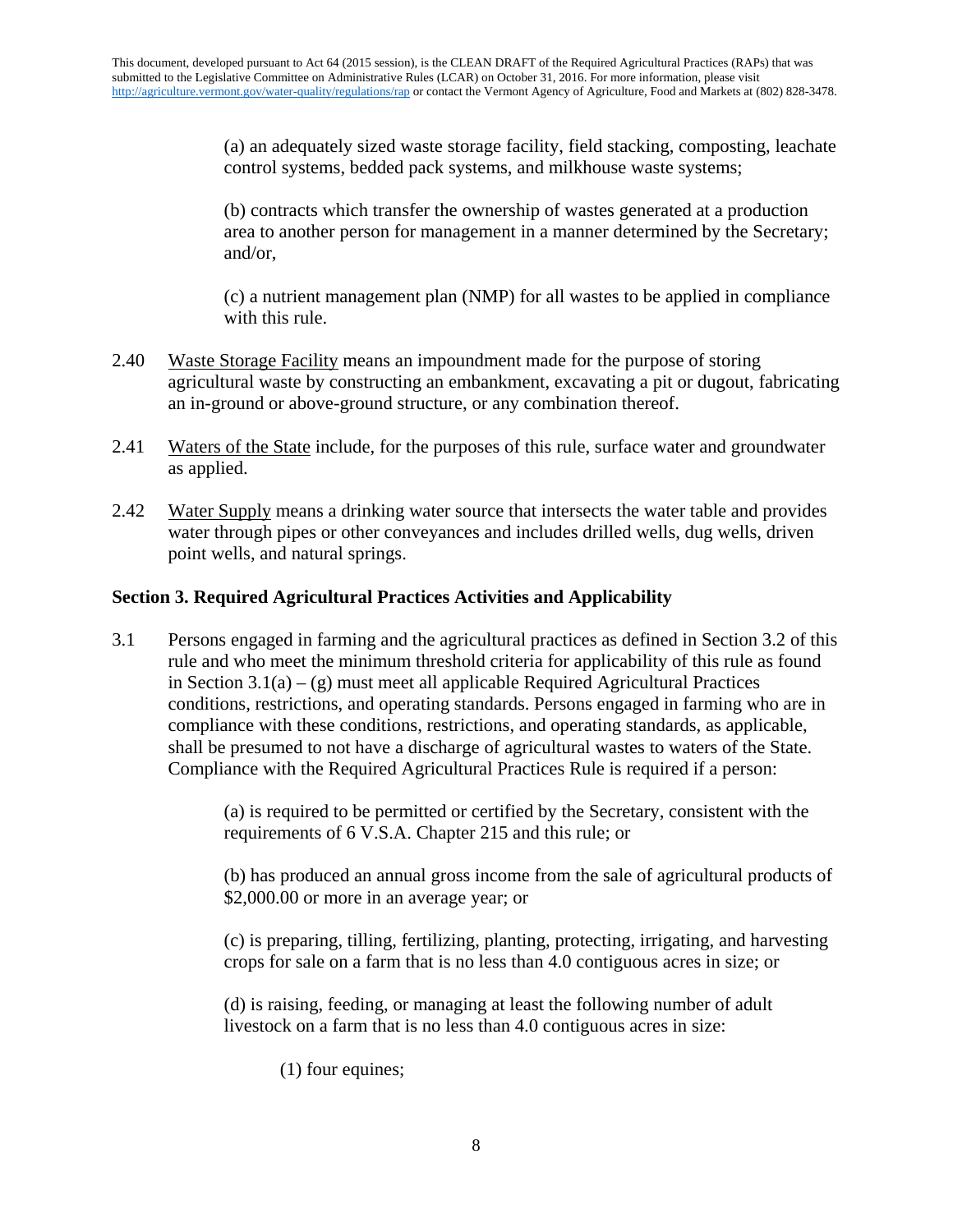This document, developed pursuant to Act 64 (2015 session), is the CLEAN DRAFT of the Required Agricultural Practices (RAPs) that was submitted to the Legislative Committee on Administrative Rules (LCAR) on October 31, 2016. For more information, please visit <http://agriculture.vermont.gov/water-quality/regulations/rap> or contact the Vermont Agency of Agriculture, Food and Markets at (802) 828-3478.

- (2) five cattle, cows, or American bison;
- (3) 15 swine;
- (4) 15 goats;
- (5) 15 sheep;
- (6) 15 cervids;
- (7) 50 turkeys;
- (8) 50 geese;
- (9) 100 laying hens;
- (10) 250 broilers, pheasant, Chukar partridge, or Coturnix quail;
- (11) three camelids;
- (12) four ratites;
- (13) 30 rabbits;
- (14) 100 ducks;
- (15) 1,000 pounds of cultured trout; or

(16) other livestock types, combinations, or numbers as designated by the Secretary based upon or resulting from the impacts upon water quality consistent with this rule; or

(e) is raising, feeding, or managing other livestock types, combinations, and numbers, or managing crops or engaging in other agricultural practices on less than 4.0 contiguous acres in size that the Secretary has determined, after the opportunity for a hearing, to be causing adverse water quality impacts and in a municipality where no ordinances are in place to manage the activities causing the water quality impacts; or

(f) is managed by a farmer filing with the Internal Revenue Service a 1040(F) income tax statement in at least one of the past two years; or

(g) has a prospective business or farm management plan, approved by the Secretary, describing how the farm will meet the threshold requirements of this section.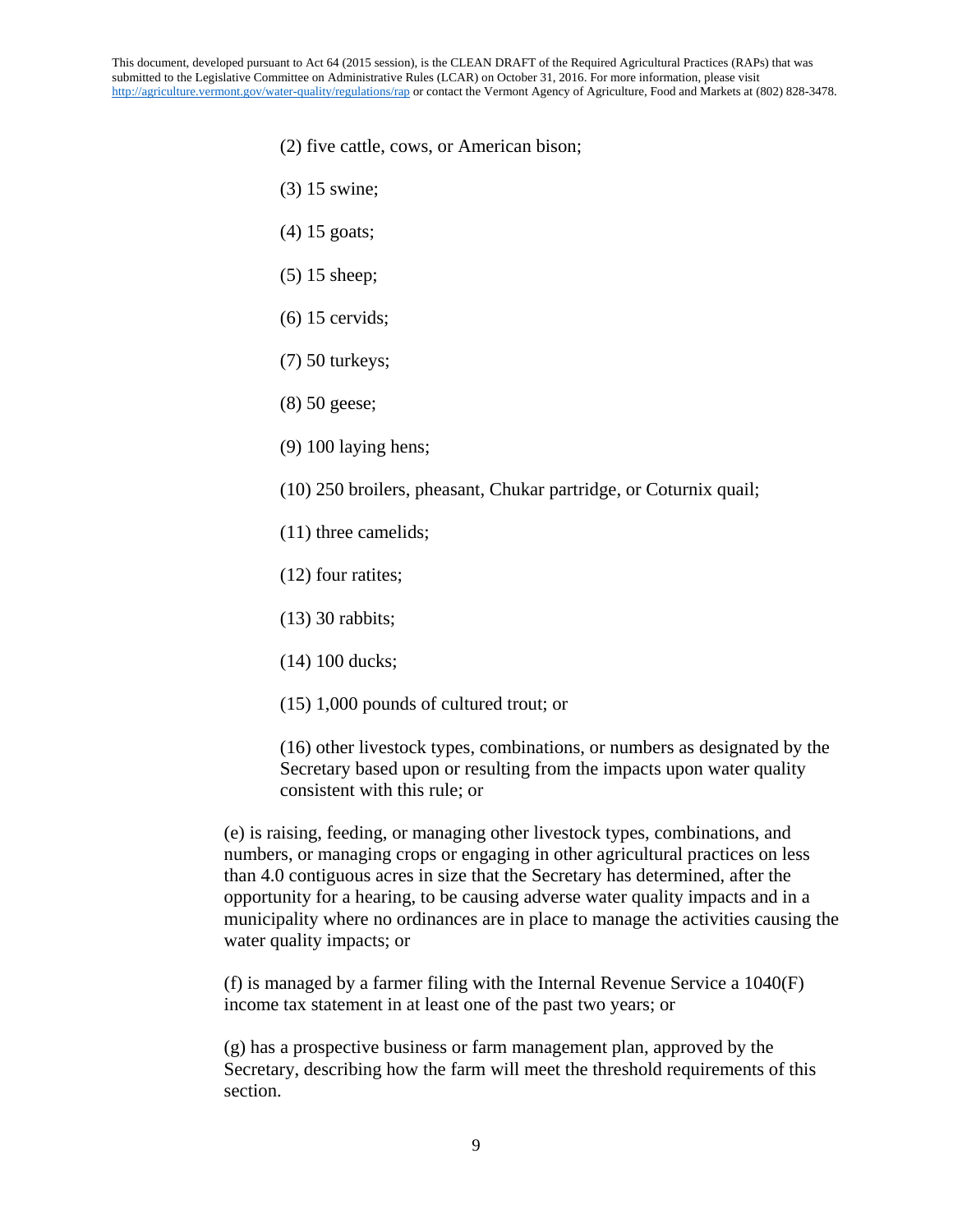3.2 The agricultural practices on farms meeting the minimum threshold criteria set forth in Section 3.1 that are governed by this rule include:

(a) the confinement, feeding, fencing, and watering of livestock;

(b) the storage and handling of agricultural wastes principally produced on the farm;

(c) the collection of maple sap principally produced from trees on the farm and/or production of maple syrup from sap principally produced on the farm;

(d) the preparation, tilling, fertilization, planting, protection, irrigation, and harvesting of crops;

(e) the ditching and subsurface drainage of farm fields and the construction of farm ponds;

(f) the stabilization of farm fields adjacent to banks of surface water, and the establishment and maintenance of vegetated buffer zones and riparian buffer zones;

(g) the construction and maintenance of farm structures, farm roads, and associated infrastructure;

(h) the on-site storage, preparation, production, and sale of fuel or power from agricultural products or wastes principally produced on the farm;

(i) the on-site storage, preparation, and sale of agricultural products principally produced on the farm from raw agricultural commodities principally produced on the farm;

(j) the on-site storage of agricultural inputs for use on the farm including, but not limited to, lime, fertilizer, pesticides, compost and other soil amendments, and the equipment necessary for operation of the farm; and

(k) the management of livestock mortalities produced on the farm.

## **Section 4. Small Farm Certification and Training Requirements**

- 4.1 As used in this section, "Certified Small Farm" means:
	- (a) (1) a parcel or parcels of land on which 10 or more acres are used for the raising, feeding, or management of livestock;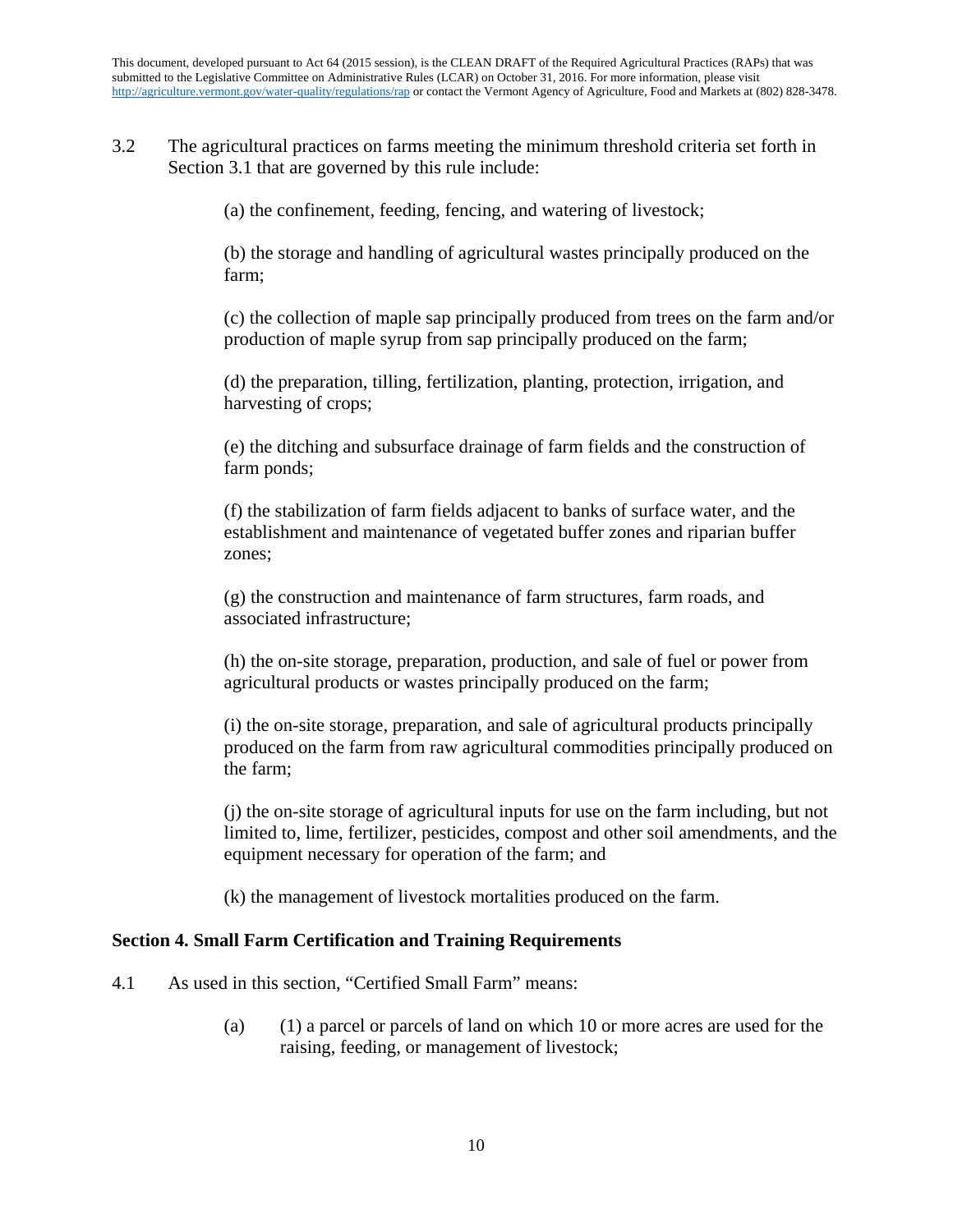(2) that house no more than the number of animals specified under 6 V.S.A.§ 4857(2) (Medium Farm definition); and

- (3) that house at least the following numbers and types of livestock: (A) 50 mature dairy cows;
	- (B) 75 youngstock or heifers;
	- (C) 75 veal calves;
	- (D) 75 cattle or cow/calf pairs;
	- (E) 188 swine weighing over 55 pounds;
	- (F) 750 swine weighing less than 55 pounds;
	- (G) 40 equines;
	- (H) 750 sheep or goats;
	- (I) 4,125 turkeys;

(J) 2,250 laying hens or broilers with a liquid manure handling system;

(K) 6,250 laying hens or broilers without a liquid manure handling system;

(L) 375 ducks with a liquid manure handling system;

(M) 2,500 ducks without a liquid manure handling system;

(N) any other animal type, number, or combination of animals as designated by the Secretary that is having an adverse impact on water quality; or

(O) any combination of more than one animal type exceeding 90,000 pounds of total live animal weight (animal units); or

(b) farms on a parcel or parcels of land greater than 50 acres used for the preparation, tilling, fertilization, planting, protection, irrigation, and harvesting of annual cropland where fertilizer, manure, or agricultural wastes are mechanically applied to said parcel or parcels; or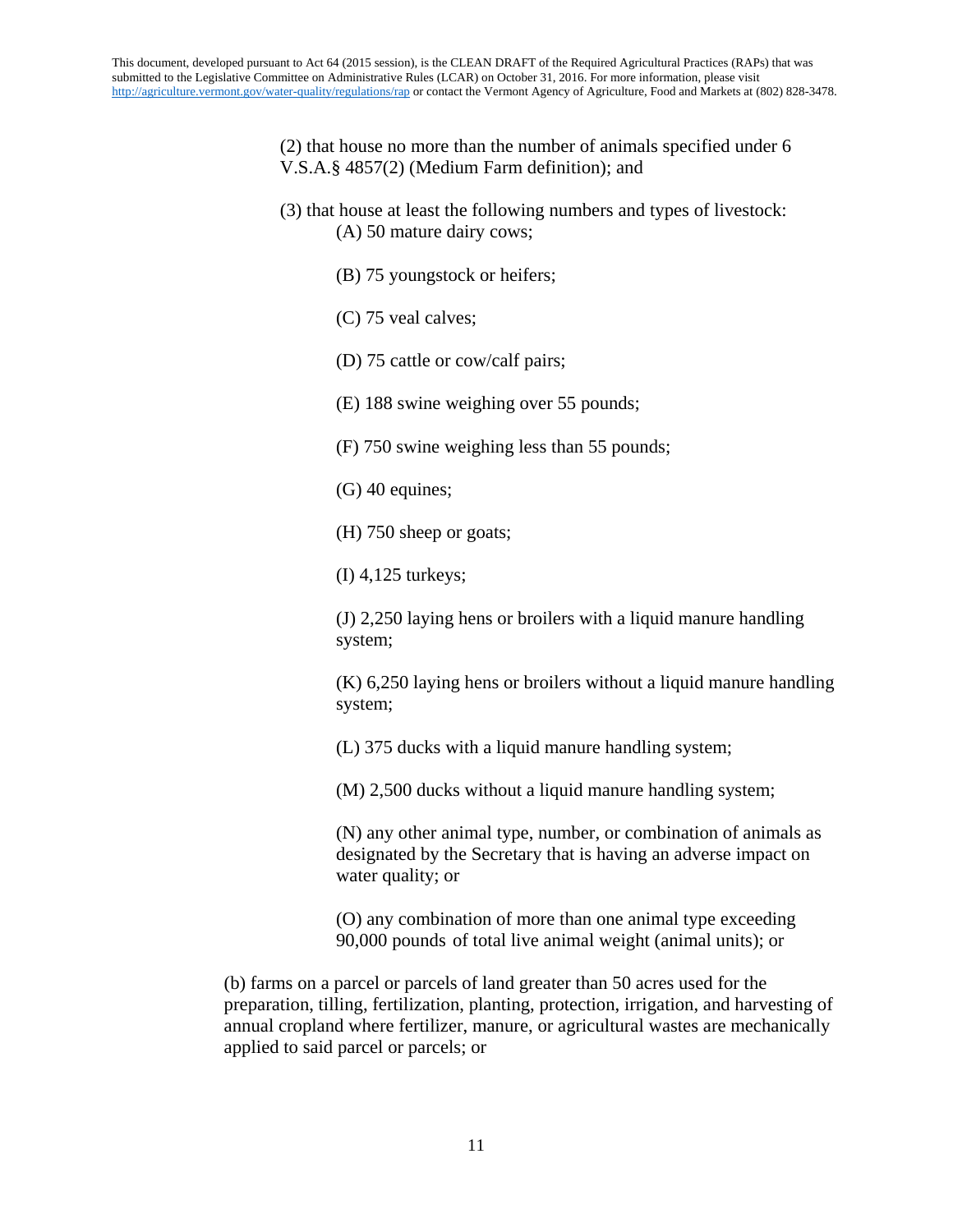(c) farms on a parcel or parcels of land greater than 50 acres used for the preparation, tilling, fertilization, planting, protection, irrigation, and harvesting of vegetable production where fertilizer, manure, or agricultural wastes are mechanically applied to said parcel or parcels; or

(d) that the Secretary has designated, on a case-by-case basis after an opportunity for a hearing, as a farm required to comply with the certification requirements pursuant to 6 V.S.A. § 4871(c) based on the farm's management, agricultural inputs used by the farm, tillage practices used by the farm, agricultural wastes generated by the farm, and the associated actual or potential water quality impacts.

- 4.2 On a case-by-case basis after an opportunity for a hearing, the Secretary may designate a farm as not being required to comply with the certification requirements pursuant to 6 V.S.A. § 4871(c) upon a determination that the farm does not pose a threat of discharge to a water of the State or does not pose a threat of contamination to groundwater.
- 4.3 Certified Small Farms shall annually certify compliance with the Required Agricultural Practices Rule. Certification shall be in a manner and schedule established by the Secretary.

(a) Certified Small Farms may be inspected at any time for the purposes of assessing compliance by the farm with the Required Agricultural Practices Rule.

(b) The Secretary may prioritize inspections and inspection frequency based on the identified water quality or compliance issues posed by a farm. Certified Small Farms shall be scheduled for inspection at least once in every seven-year period commencing at the receipt by the Secretary of certification.

(c) A person who owns or leases a Certified Small Farm shall notify the Secretary of a change of ownership or change of lessee of a Certified Small Farm within 30 days of the change. The notification shall include the certification of farm compliance and shall be submitted by the new owner or lessee.

## **Section 5. Agricultural Water Quality Training**

(a) Owners or operators of certified small farms, permitted medium farms, or permitted large farms shall obtain water quality training as approved by the Secretary. Training shall provide information regarding:

- (1) the prevention of discharges;
- (2) the mitigation and management of stormwater runoff;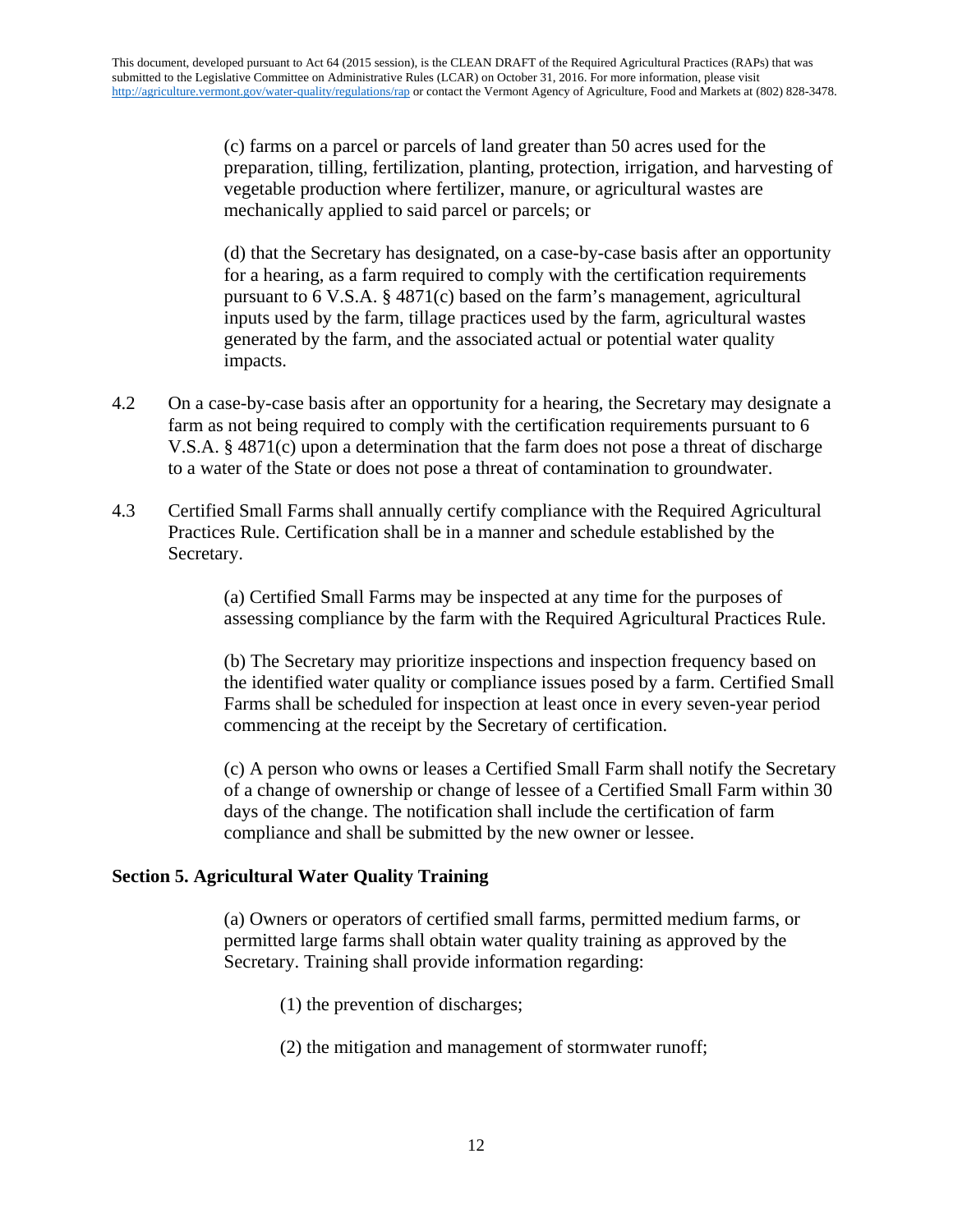(3) statutory and regulatory requirements of the operation of a large, medium, or small farm and financial resources available to assist in compliance;

(4) the mechanical application of manure or nutrients and methods or techniques used to minimize the runoff of applied manure or nutrients to waters of the State;

(5) weather and soil conditions that increase the risk of runoff of manure or nutrients to waters of the State; and

(6) standards for nutrient management including nutrient management planning.

(b) Large Farm Operations, Medium Farm Operations, and Certified Small Farm Operations shall obtain four hours of approved training at least once in every five years. This requirement will commence upon notice from the Secretary.

(c) The Secretary may approve training offered by other entities upon request of the entity providing the training. All requests for training approval shall be provided to the Secretary at least 30 days prior to the scheduled training dates. The entity will be required to submit information about the training and attendees in a manner requested by the Secretary.

# **Section 6. Required Agricultural Practices; Conditions, Restrictions, and Operating Standards**

### 6.01 Discharges

(a) Farms shall not create any discharge of agricultural wastes to surface waters of the State through a discrete conveyance such as, but not limited to, a pipe, ditch, or conduit without a permit from the Secretary of ANR.

(b) Production areas, barnyards, animal holding or feedlot areas, manure storage areas, and feed storage areas shall utilize runoff and leachate collection systems, diversion, or other management strategies in order to prevent the discharge of agricultural wastes to surface water or groundwater.

### 6.02 Storage of Agricultural Wastes and Agricultural Inputs

(a) All agricultural wastes shall be managed in a manner to prevent runoff or leaching of wastes to waters of the State or across property boundaries.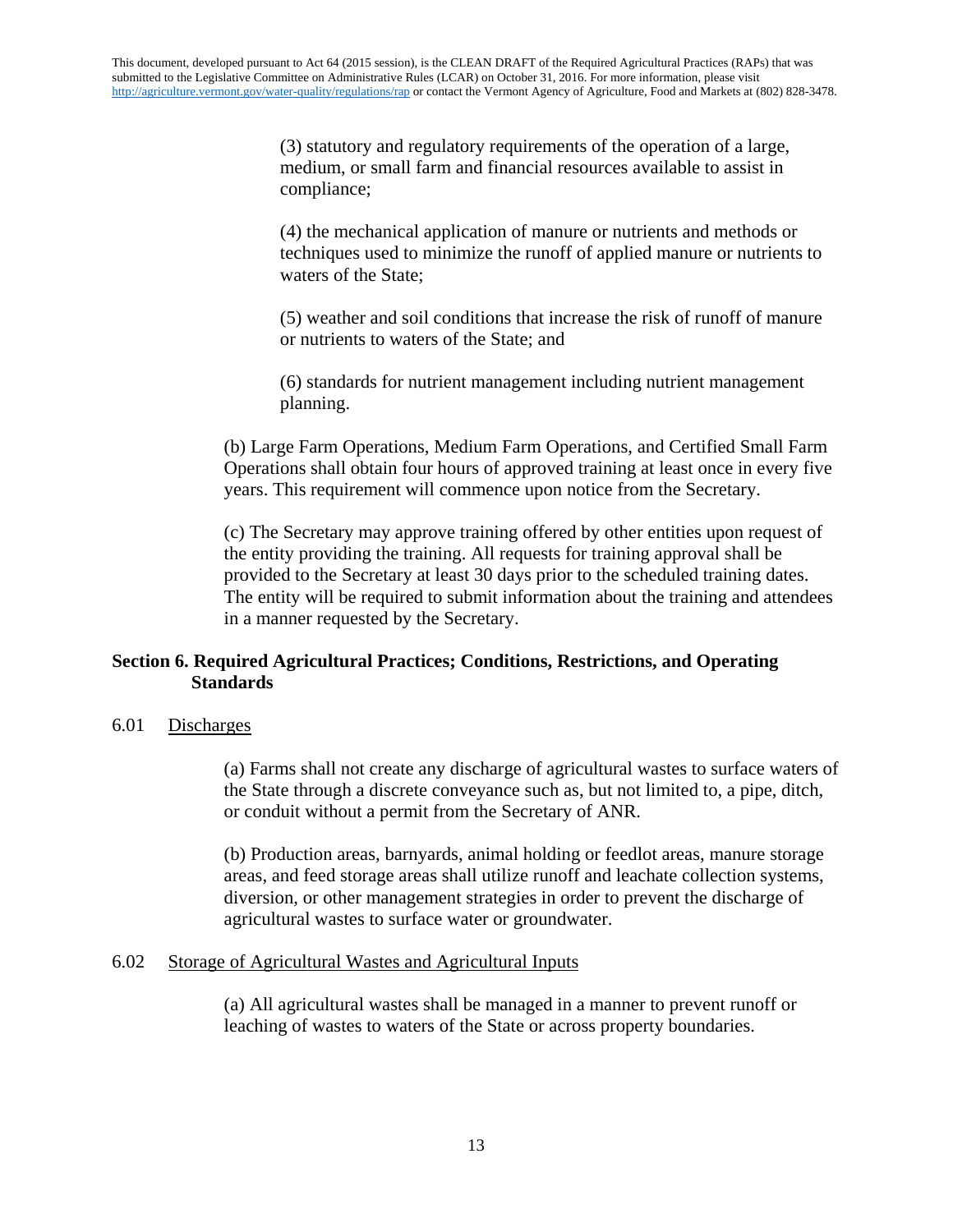(b) All components of a waste management system, including waste storage facilities, shall be managed and maintained so as to prevent structural or mechanical failures.

(c) Waste Storage Facilities maintenance and construction shall ensure:

(1) Vegetation is managed so that the facility maintains structural integrity and prevents leaks or overflows at all times.

(2) Waste Storage Facilities are managed to provide adequate volume in order to prevent overflows at all times.

(3) All waste storage facilities constructed, expanded, or modified after July 1, 2006 are designed and constructed according to the United States Department of Agriculture's Natural Resources Conservation Service (USDA NRCS) standards and specifications or an equivalent standard certified by a professional engineer licensed in the State of Vermont. Waste Storage Facilities shall be managed and maintained consistent with the requirements of the Operation and Maintenance Plans for the facility.

(d) The Secretary may require, on a case-by-case basis, that the owner or operator of a waste storage facility certify compliance with standards established by the USDA NRCS for waste storage facilities, or an equivalent standard certified by a professional engineer licensed in the State of Vermont.

(e) Field stacking of manure or other agricultural wastes on sites not approved consistent with USDA NRCS standards, or otherwise approved by the Secretary:

(1) shall consist of a stackable material that is no less than 20% solids and be able to stack four feet high; and

(2) shall be prohibited on lands in a floodway or subject to annual flooding; and

- (3) shall be prohibited on exposed bedrock; and
- (4) shall not be sited within:
	- (A) 200 feet of the top of bank of surface water;
	- (B) 200 feet of a public or private water supply;
	- (C) 100 feet from a property line;
	- (D) 100 feet from a ditch or conveyance to surface water; or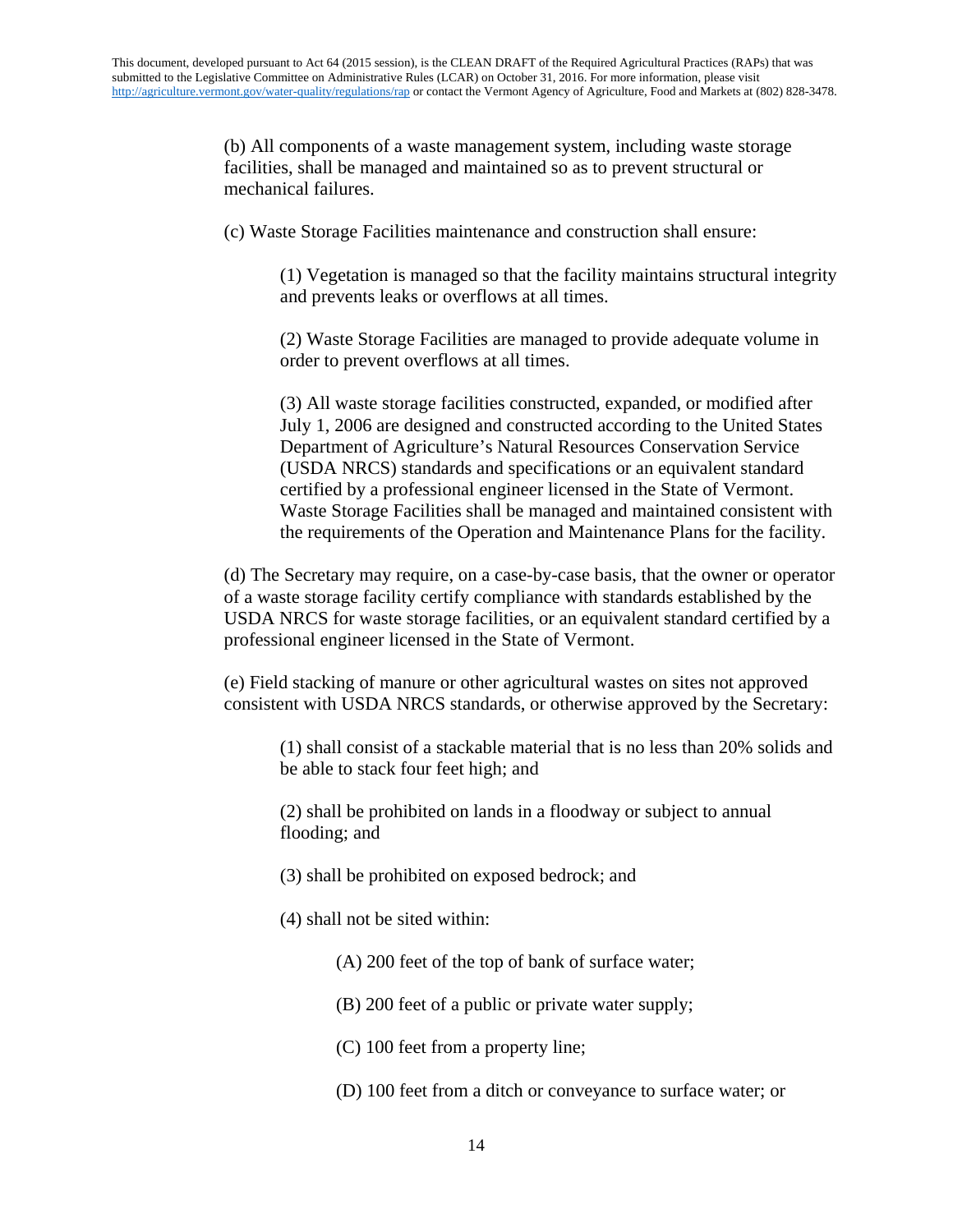# (E) areas subject to concentrated runoff;

(f) The Secretary may authorize site-specific standards other than those listed in Section  $6.02(e)(4)(A)$ -(E) when the Secretary determines that a manure stacking or piling site, fertilizer storage, or other nutrient storage will not have an adverse impact on groundwater quality or surface water quality but in no case shall unimproved manure stacking sites be located less than 100 feet from a private water supply or the top of the bank of surface water.

(g) Over a three-year period, field stacked agricultural wastes shall be land applied consistent with the nutrient management plan requirements of Section 6.03, actively managed as a compost, or moved to a suitable alternative location.

(h) Fertilizer shall be stored consistent with the Vermont Fertilizer and Lime Regulations Section XIII. Fertigation and chemigation equipment shall be operated with an adequate anti-siphon device between the system and the water source.

(i) Pesticides shall be used in accordance with 6 V.S.A. Chapter 87 (Control of Pesticides) and all regulations promulgated thereunder.

## 6.03 Nutrient Management Planning

(a) All Certified Small Farm Operations as defined in Section 4 of this rule and all permitted Medium and Large Farm Operations managing manure, agricultural wastes, or fertilizer for use as nutrient sources shall implement a field-by-field nutrient management plan consistent with the requirements of the USDA NRCS Nutrient Management Practice Code 590 or other equivalent standards approved by the Secretary.

(b) For all other farming operations subject to this rule, all sources of nutrients shall be accounted for when determining nutrient application rates. Recommended rates may be adjusted based on manure or other waste analysis and/or nutrient testing procedures. Recommended nutrient application rates shall be consistent with current university recommendations and standard agricultural practices.

(c) For all other farming operations subject to this rule, all fields receiving mechanical application of manure, agricultural wastes, or fertilizer shall be soil sampled at least once in every five years using modified Morgan's extractant or other equivalent standards approved by the Secretary. Records of soil analysis, manure or other agricultural waste application, and fertilizer applications shall be maintained on the farm for a period five years and provided to the Secretary upon request.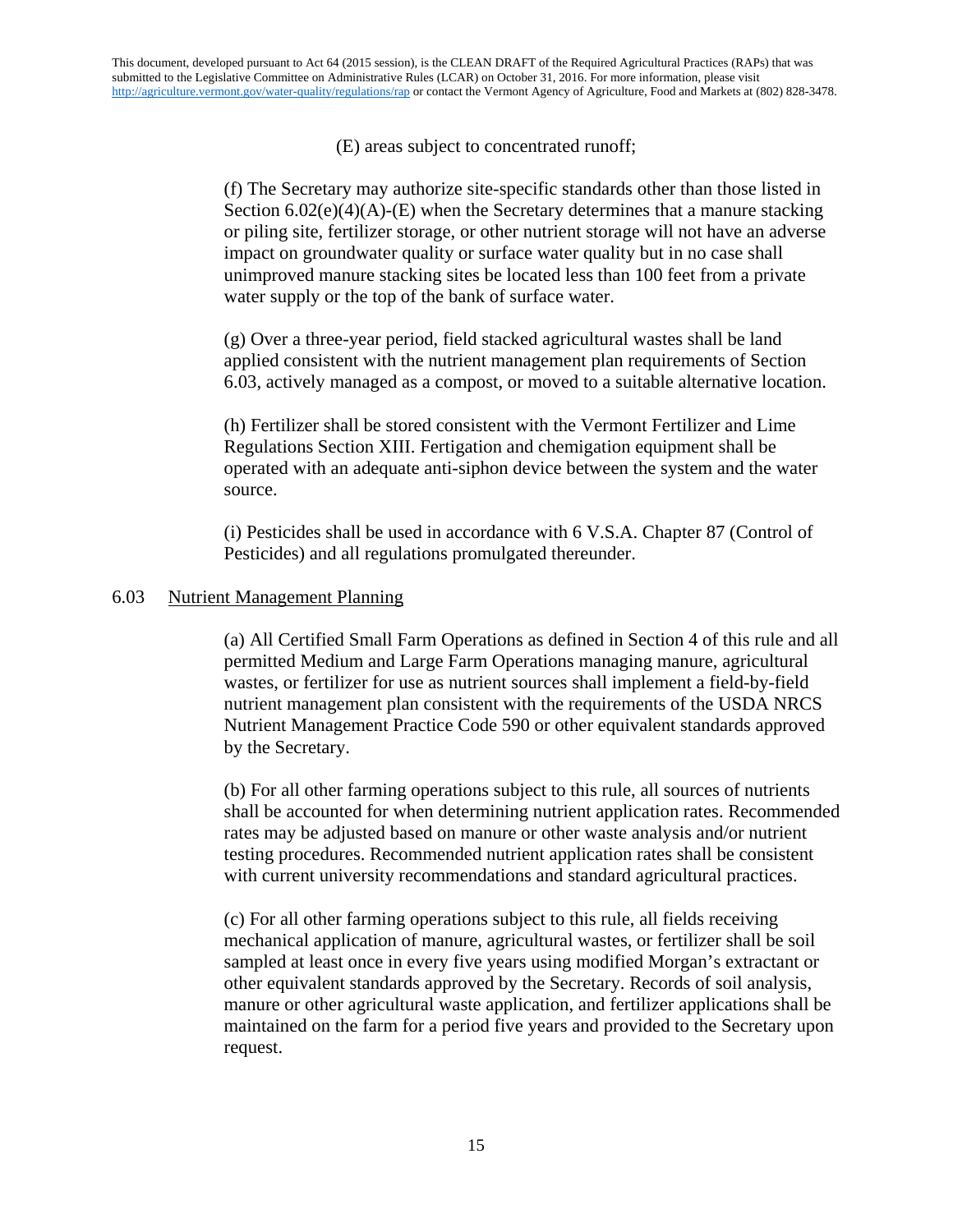(d) Owners and operators of annual cropland, perennial grass land, or hay land who are required to implement a USDA 590 standard nutrient management plan and who have soil analyses demonstrating greater than 20 parts per million (ppm) phosphorous shall implement appropriate provisions of an approved nutrient management plan that balances excessive soil phosphorus levels with management strategies to reduce those levels, including eliminating or reducing manure applications.

(e) Owners and operators of farms required to implement a USDA 590 standard nutrient management plan shall document significant changes in animal numbers, management, nutrient application rates, field management, or crop management, and shall make appropriate modifications to the farm's nutrient management plan in a timely manner.

(f) The following records of manure or other agricultural waste application shall be maintained by all farms for a period of five years and shall be provided to the Secretary upon request:

- (1) date of application;
- (2) field location;
- (3) application rate;
- (4) source of nutrients applied; and
- (5) weather and field conditions at the time of application.

## 6.04 Soil Health Management; Cover Crop Requirements

(a) Soil management activities that increase organic matter, reduce compaction, promote biological activity, reduce erosion, and maintain appropriate nutrient levels shall be considered and implemented as practicable. Practices that promote these goals include reduced tillage, conservation tillage, avoiding mechanical activities on saturated soils, addition of organic matter using manure, green manures and compost, sod and legume rotations, and the use of cover crops.

(b) Cropland shall be cultivated in a manner that retains soil in the field and promotes soil health while minimizing visible erosion into buffer strips, across property boundaries, or that creates gully erosion. The performance management standard for the soil must result in an average soil loss less than or equal to the soil loss tolerance (T) for the prevalent soil type as calculated through application of the Revised Universal Soil Loss Equation 2 or through the application of similarly accepted models.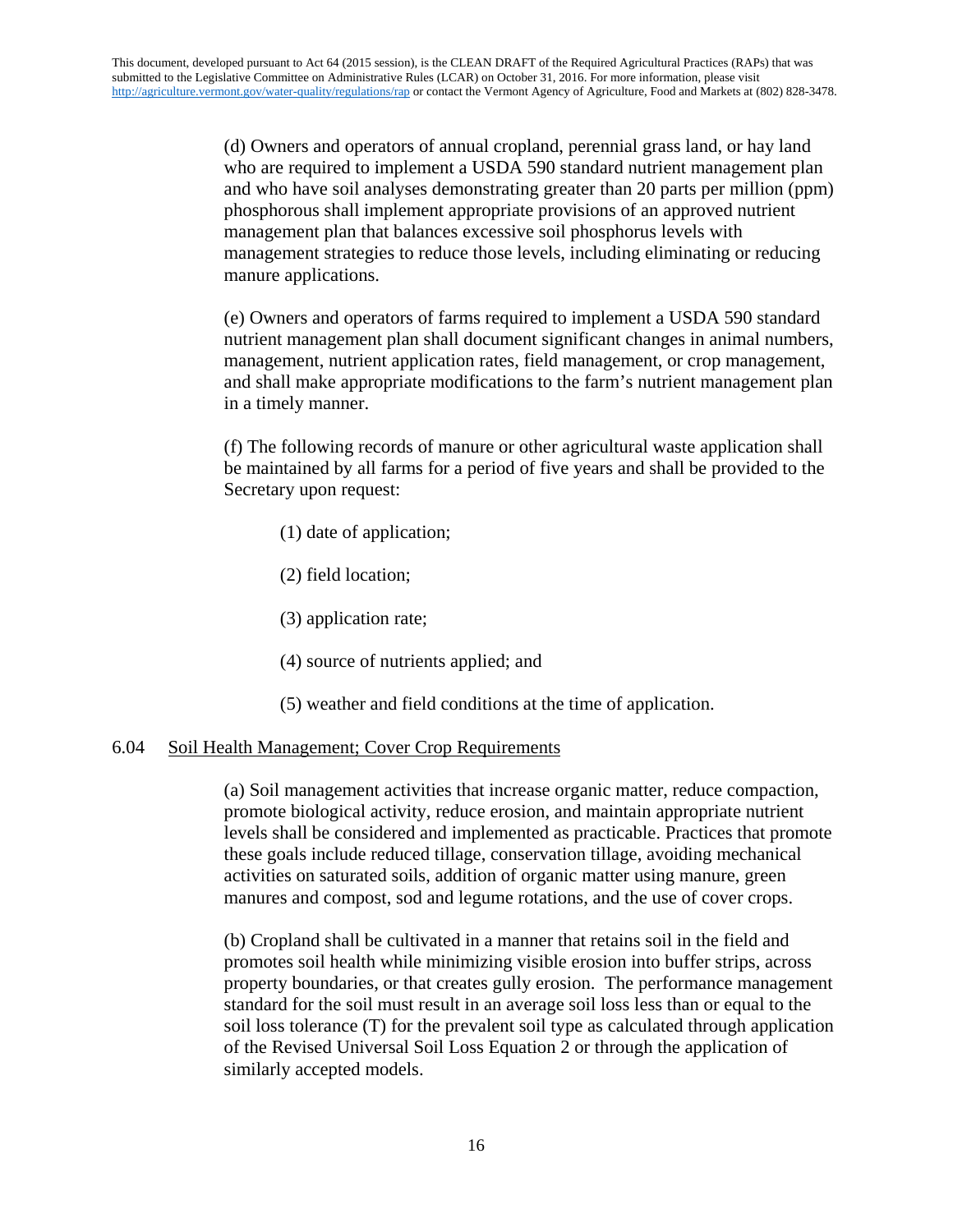(c) Croplands shall be managed to prevent fieldborne gully erosion and reduce or eliminate associated sediment discharges using management strategies that may include the establishment of grassed waterways, filter strips, or other methods deemed appropriate by the Secretary.

(d) Annual croplands subject to frequent flooding from adjacent surface waters, as described in the USDA Soil Survey Flooding Frequency Class, shall be required to be planted to cover crops. Broadcast seeding must be completed by October 1 of each year. Seed planted with drill seeders or otherwise incorporated shall be completed by October 15 of each year. The Secretary may, on a case-by-case basis, approve alternative planting dates due to unusual soil or weather conditions or other specific crop management needs and upon request of the owner or operator of a farm managing annual croplands subject to frequent flooding from adjacent surface waters, as described in the USDA Soil Survey Flooding Frequency Class. If annual crops cannot be harvested prior to October 15, then 30% crop residue, growing directly in the soil, must remain in order to limit soil loss.

## 6.05 Manure and Waste Application Standards and Restrictions

(a) Manure or other agricultural wastes shall not be applied between December 15 and April 1. The Secretary may prohibit the application of manure to land in the State following adequate notice to the agricultural community between December 1 and December 15 and between April 1 and April 30 of any calendar year when the Secretary determines that due to weather conditions, soil conditions, or other limitations, application of manure to land would pose a significant potential of runoff to waters of the State.

(b) Manure or other agricultural wastes shall not be applied to cropland, perennial grass land, small grain cropland, or hay land subject to frequent flooding from adjacent surface waters, as described in the USDA Soil Survey Flooding Frequency Class, after October 16 or before April 14.

(c) Manure or other agricultural wastes applied to annual cropland subject to frequent flooding, as described in the USDA Soil Survey Flooding Frequency Class, shall be injected or otherwise incorporated within 48 hours of application. This requirement shall not apply to land in no-till management.

(d) Manure or other agricultural wastes shall not be applied when field conditions are conducive to flooding, runoff, ponding, or other off-site movement, or can be reasonably anticipated to result in flooding, runoff, ponding, or other off-site movement, regardless of NMP recommendations.

(e) Manure or other agricultural wastes shall not be applied in areas of croplands, perennial grass lands, or hay lands that: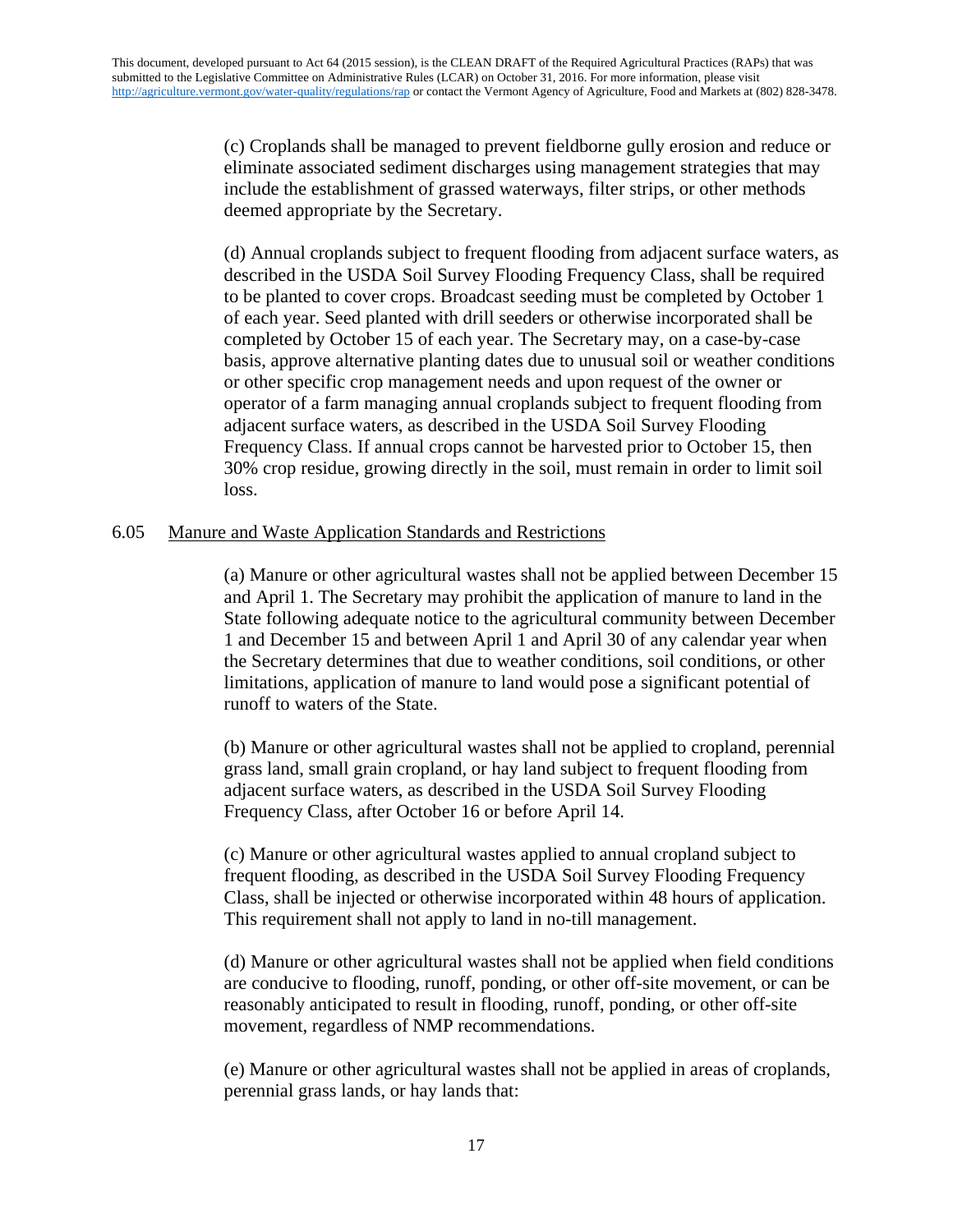(1) are saturated with water with the potential to runoff to surface water;

(2) are frozen or snow covered, unless the Secretary has approved an exemption consistent with the requirements of Section 6.06; or

(3) have exposed bedrock.

(f) Manure or other agricultural wastes shall not be applied to annual cropland, vegetable cropland, or small grain cropland where the average field slope exceeds 10%, unless a permanently vegetated buffer zone of 100 feet adjacent to downslope surface water has been established. Manure shall not be applied within the buffer zone.

(g) Manure or other agricultural wastes shall not be mechanically applied within 100 feet of a private water supply or 200 feet of a public water supply. This prohibition shall not apply to private water supplies that have been established inconsistent with the Department of Environmental Conservation Water Supply Rules existing at the time that the water supply was established.

(h) Manure or other agricultural wastes shall not be applied in exceedance of nutrient recommendations such that it ceases to be useful or beneficial for plant uptake.

## 6.06 Manure Spreading Exemptions

(a) Manure and other agricultural wastes shall be land applied consistent with the requirements of this section unless the Secretary grants an emergency exemption because of an emergency situation such as the structural failure of a waste storage facility or has granted a seasonal exemption consistent with Section  $6.06(b) - (d)$ . In granting an emergency exemption, the Secretary shall establish requirements so that manure will be applied on fields in a manner with the least likelihood of generating runoff to surface waters.

(b) The Secretary may approve a seasonal exemption to the winter spreading ban or the restrictions on frequently flooded fields for manure applications on a caseby-case basis upon written request. Requests for an exemption shall provide:

(1) the identification and location of specific fields to be used for winter spreading;

(2) the proposed rates of application;

(3) the location of nearest surface water, mapped wetlands, mapped floodplains, water supply, tile drains, surface inlets or open drains, property boundaries, and ditches;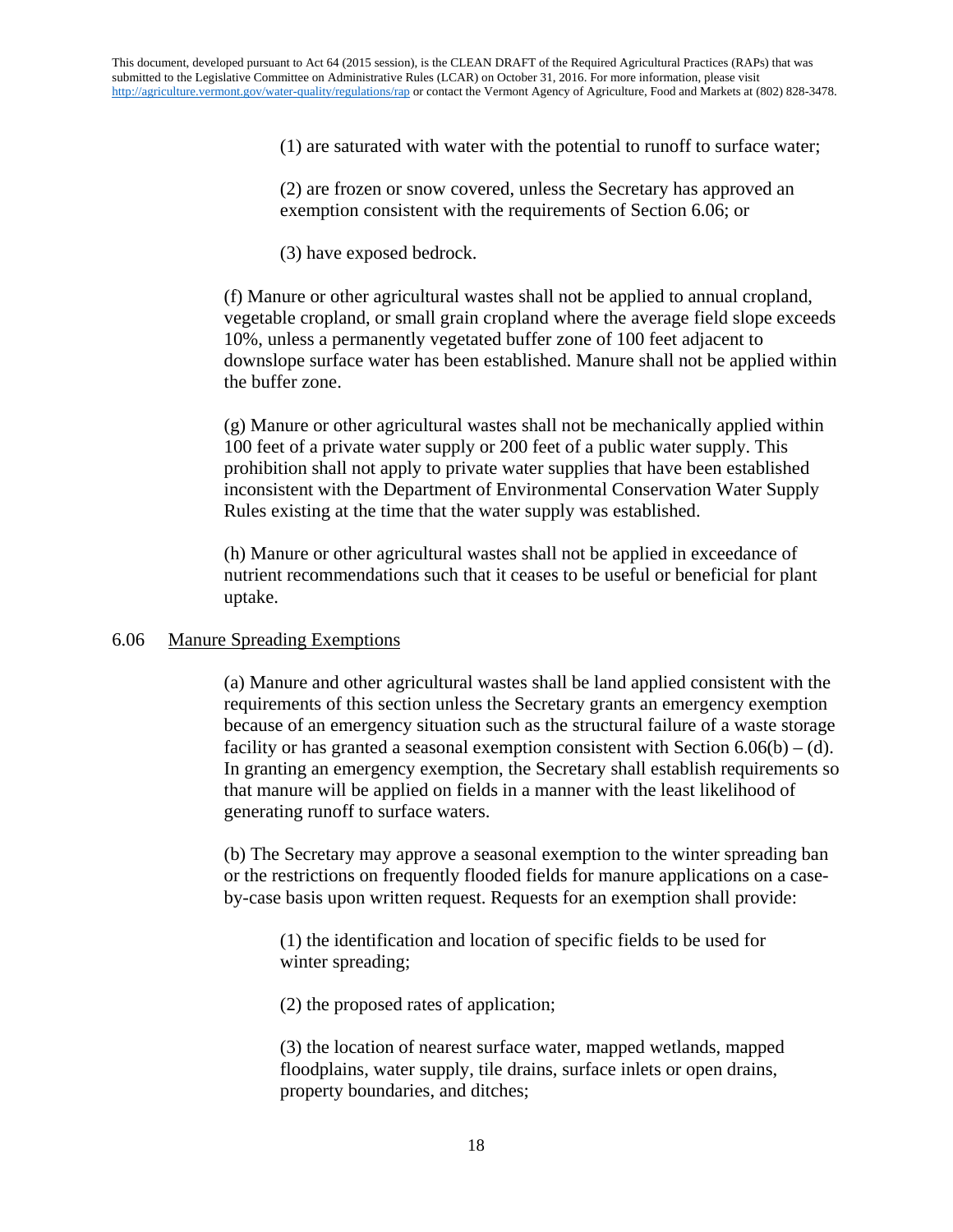(4) the identification of soil types, depth to groundwater, and slopes;

(5) the current soil test results;

(6) the annual nutrient application plan for the fields;

(7) the Phosphorus Index, or equivalent, results;

(8) the RUSLE2, or equivalent, results; and

(9) the USDA Soil Survey Flooding Frequency Class, and if applicable to the request, evidence that the flood frequency class is not accurate.

(c) All approvals for a seasonal exemption shall be in writing and shall prohibit the application of manure:

(1) to areas with established channels of concentrated storm water runoff to surface waters;

(2) to permanent vegetative buffer zones;

(3) to wetlands, as that term is defined in 10 V.S.A.  $\S 902(5)$ ;

(4) within 200 feet of a potable water supply, as that term is defined in 10 V.S.A. § 1972(6);

(5) to fields exceeding tolerable soil loss (T);

(6) to saturated soils; and

(7) to any other area as designated by the Secretary on a case-by-case basis.

(d) Approvals for seasonal exemptions to the winter spreading ban shall establish requirements and conditions for the application of manure when frozen or snowcovered soils prevent effective incorporation at the time of application, require manure to be applied according to a nutrient management plan, establish the maximum amounts of manure that may be applied per acre during any one application, and establish required manure spreading setbacks from surface water, water supplies, and other water conveyances. Seasonal exemptions to the winter spreading ban may be renewed annually upon request and submission of winter spreading records of application.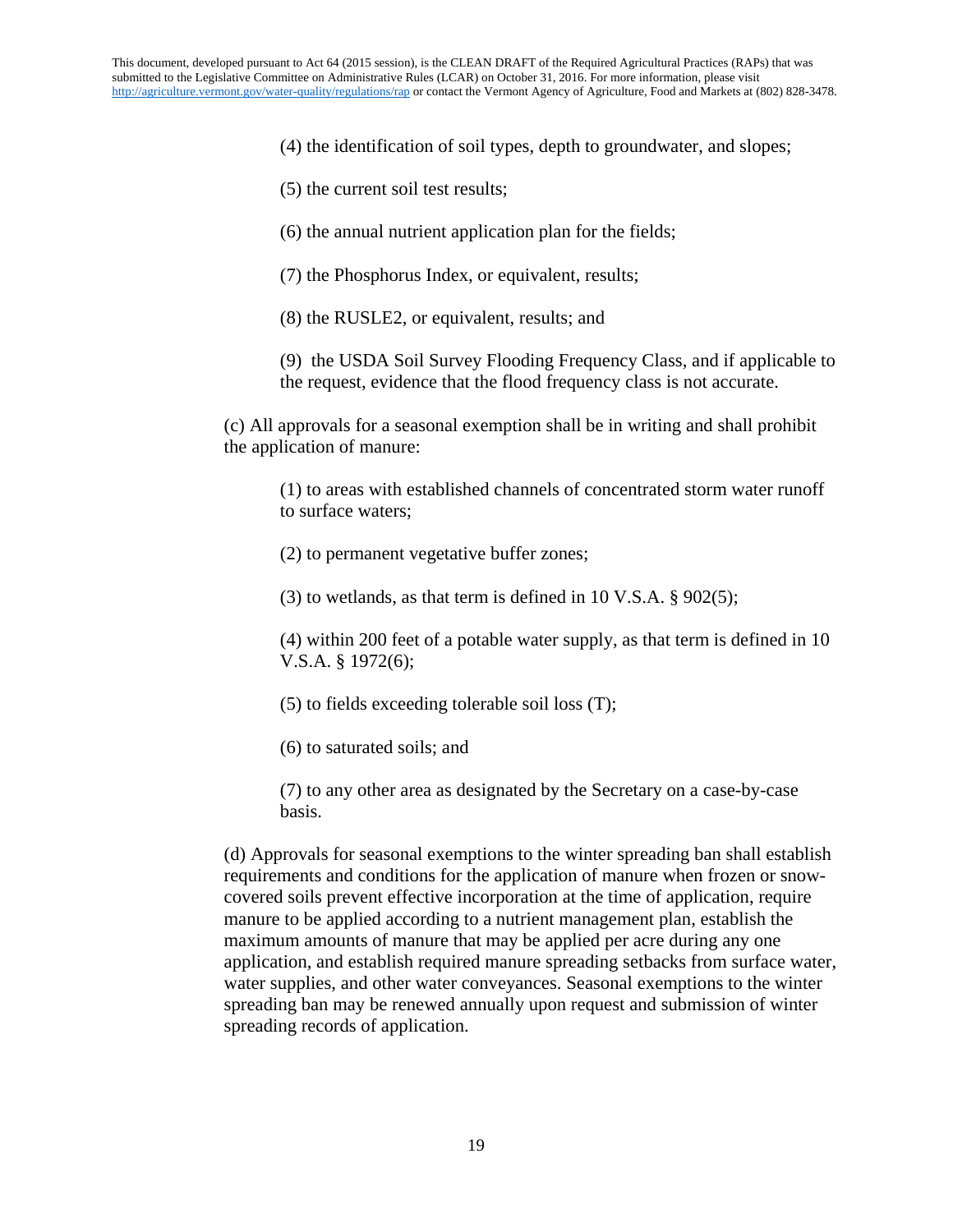## 6.07 Buffer Zones: Manure and Agricultural Wastes Application Setbacks

A vegetative buffer zone of perennial vegetation shall be maintained between croplands and the top of the bank of adjoining surface waters and ditches consistent with the criteria in (a) through (i) below:

(a) Adjacent surface waters shall be buffered from croplands by 25 feet of perennial vegetation.

(b) Ditches shall be buffered from croplands by 10 feet of perennial vegetation unless determined to potentially transport significant waste or nutrients to surface water consistent with the USDA 590 standard nutrient management requirements.

(c) Surface inlets or inlets of open drains shall be buffered from croplands by 25 feet of perennial vegetation.

(d) Mechanical application of manure or other agricultural wastes is prohibited within perennially vegetated buffer zones. Grazing of livestock consistent with the provisions of Section 7 of this rule is permitted.

(e) The use of fertilizer or compost for the establishment and maintenance of a required vegetative buffer zone is allowed consistent with nutrient management plan requirements, soil analysis, and agronomic recommendations for the buffer zone.

(f) Tillage within the perennially vegetated buffer zone is prohibited other than for the establishment and maintenance of the buffer zone.

(g) Harvesting a vegetative buffer zone as a perennial crop is allowed.

(h) Spoils from agricultural ditch maintenance shall not be stored in the buffer zone or in such a manner as to discharge to surface water.

(i) Exceptions to the required vegetative buffer zone widths, including the requirements of Section 6.05(f), may be considered upon request on a sitespecific basis according to standards approved by the Secretary, but in no case shall a buffer zone be less than 10 feet in width. Site-specific buffer zones may be approved based on field characteristics such as a determination that a conveyance has the potential to transport significant wastes or nutrients to surface water, field contours, soil types, slopes, proximity to water, nutrient management plan requirements, and other relevant characteristics when the Secretary determines that the proposed site-specific buffer zones are adequately protective of surface waters.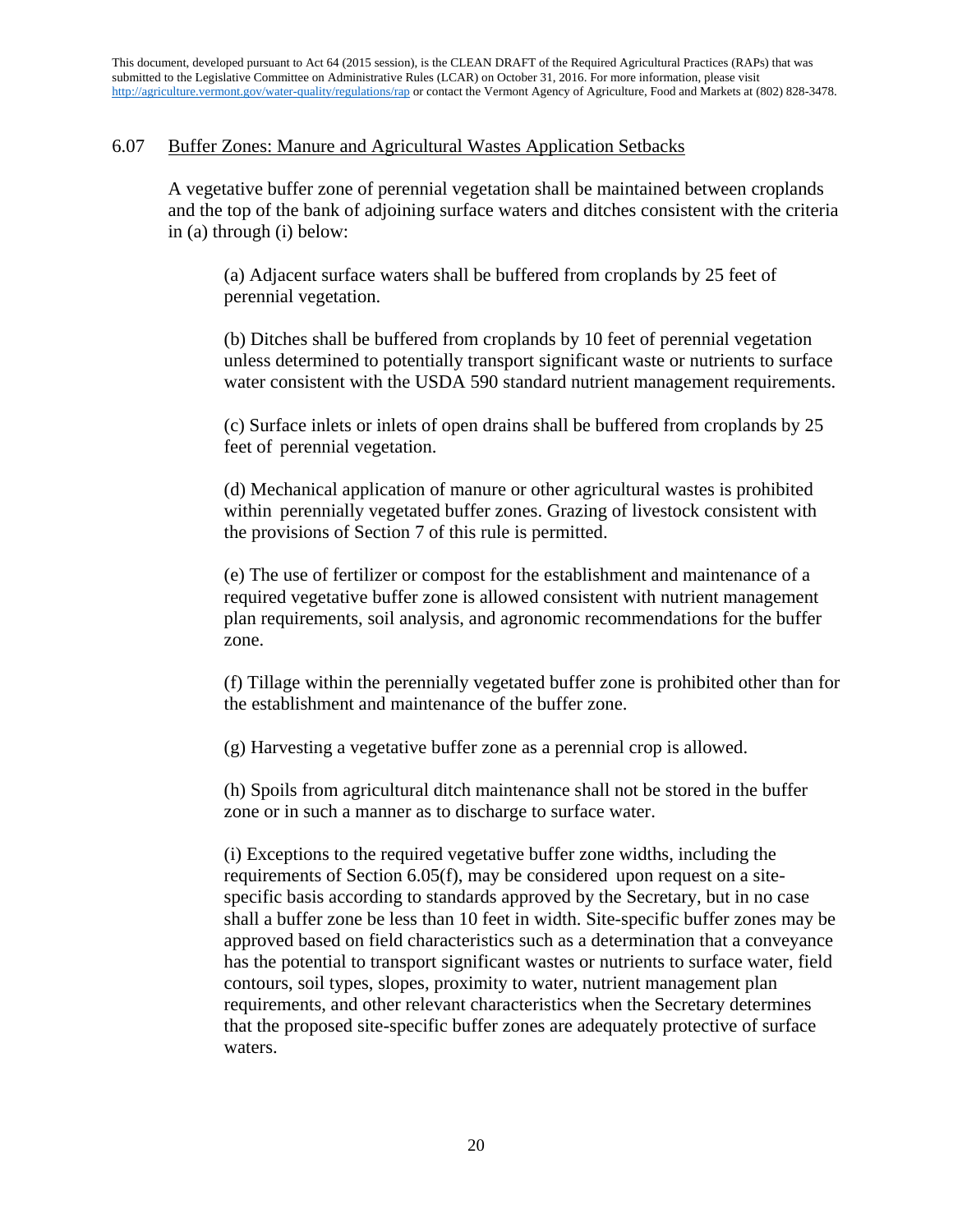## 6.08 Animal Mortality Management Requirements

(a) Animal mortalities shall be properly stored, handled, and disposed of within 48 hours, so as to minimize adverse water quality impacts.

(b) Animal mortalities buried on farm property shall be sited so as to be:

(1) a minimum of 150 feet from property lines and the top of the bank of surface waters;

(2) a minimum of three feet above the seasonal high water table and bedrock;

(3) covered with a minimum of 24 inches of soil;

(4) a minimum of 200 feet from public or private drinking water supplies; and

(5) not located on lands in a floodway or subject to annual flooding.

(c) Animal mortalities composted or otherwise disposed of on farm property on unimproved sites shall be prohibited on lands in a floodway or subject to annual flooding, and shall be sited so as to be:

(1) a minimum of 200 feet from property lines;

(2) a minimum of 200 feet from the top of the bank of surface waters;

(3) a minimum of 200 feet from public or private drinking water supplies not owned by the farm;

(4) a minimum of 300 feet from neighboring residences or public buildings;

(5) a minimum of 100 feet from a ditch or conveyance to surface water; and

(6) not upon areas of exposed bedrock.

(d) Other site-specific standards may be authorized by the Secretary, but in no case shall unimproved sites be located less than 100 feet from a private water supply, property boundary, or the top of the bank of surface water.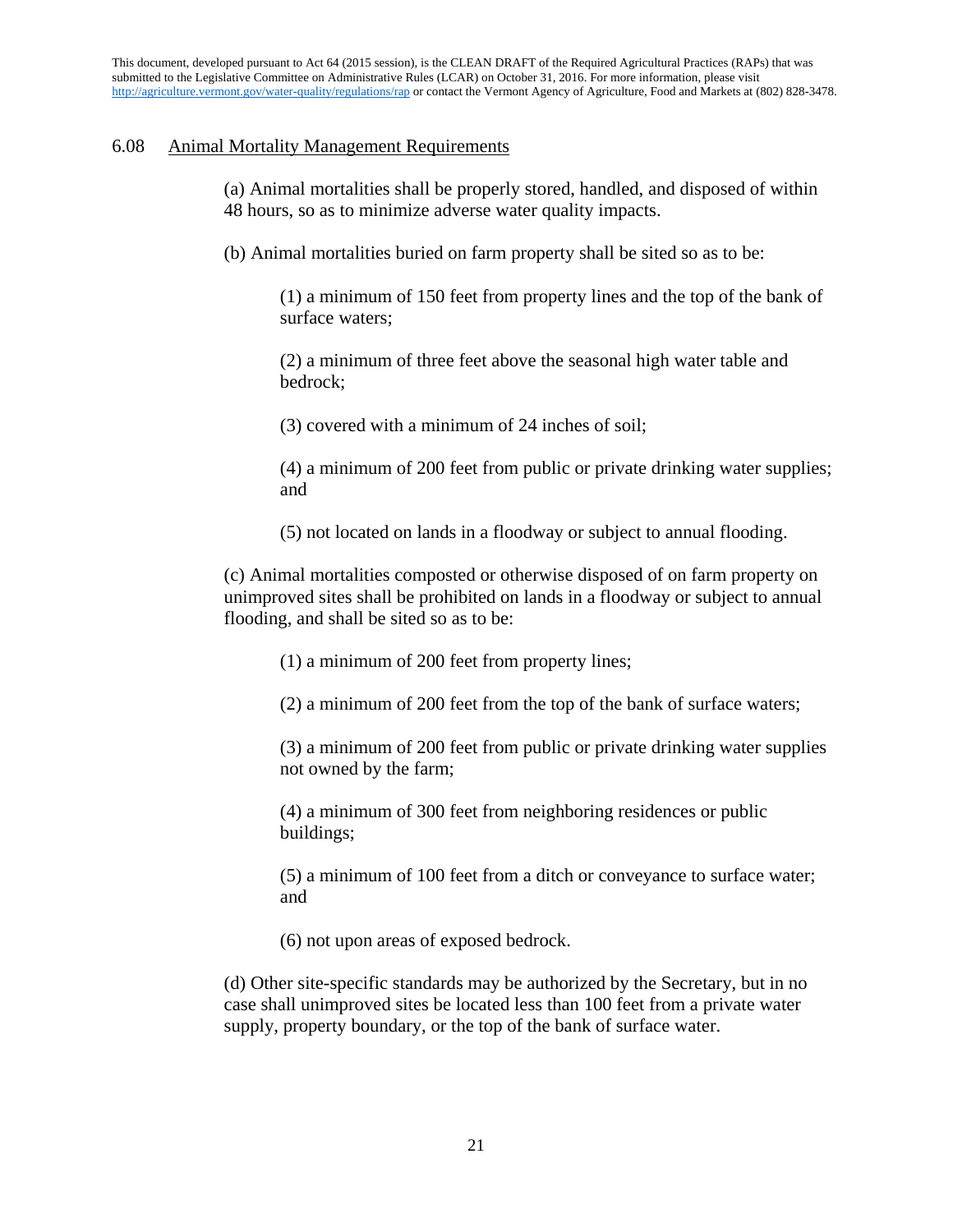# 6.09 On-Farm Composting of Imported Food Processing Residuals

(a) All on-farm composting facilities importing less than 1,000 cubic yards per year of food processing residuals shall be sited so as to be at a minimum:

- (1) 200 feet from the top of bank of surface water;
- (2) 200 feet from a public or private water supply not owned by the farm;
- (3) 300 feet from a neighboring residence or public building;
- (4) 200 feet from a property line;
- (5) 100 feet from a ditch or conveyance to surface water;

(6) not within floodways, areas subject to annual flooding or concentrated runoff; and

(7) not upon areas of exposed bedrock.

(b) Other site-specific standards may be authorized by the Secretary, but in no case shall unimproved sites be located less than 100 feet from a private water supply, property boundary, or the top of the bank of surface water.

## 6.10 Stabilization of Banks of Surface Waters

(a) The areas from the top of a bank of surface water to the edge of the surface water shall be left in their natural state except as allowed by State statute including, but not limited to, 10 V.S.A. § 1021, and the standards established for the pasturing of livestock consistent with Section 7 of this rule.

(b) Stabilization of farm field banks of surface waters, when allowed under Section 6.10(a) of this rule, shall be constructed in accordance with the USDA NRCS standards and specifications or other standards approved by the ANR and the Agency that are consistent with policies adopted by the Secretary of Natural Resources to reduce fluvial erosion hazards.

# **Section 7. Exclusion of Livestock from the Waters of the State**

(a) Adequate vegetative cover shall be maintained on banks of surface waters by limiting livestock trampling and equipment damage to protect banks of surface waters to minimize erosion.

(b) Crossings and watering areas need to be maintained so as to minimize erosion and be adequately protective of surface waters.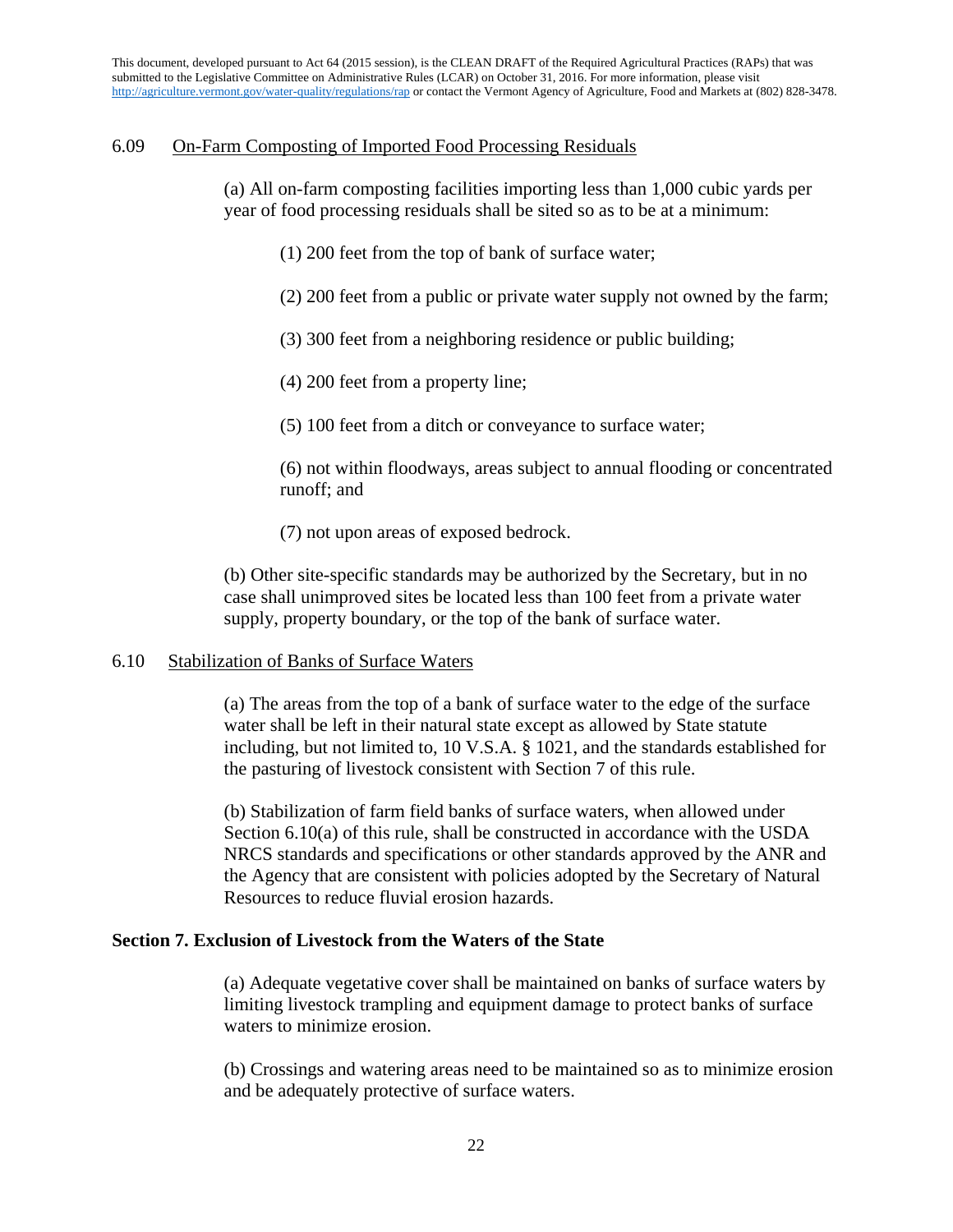(c) Livestock shall not have access to surface water in production areas or immediately adjacent to production areas, except:

(1) at livestock crossings or watering areas;

(2) in areas prescribed by a rotational grazing plan consistent with NRCS standards or an equivalent standard, and approved by the Secretary. Approved grazing plan areas shall maintain at least an average of three inches of vegetative growth within 25 feet of the top of bank of surface water, and within 10 feet of the top of bank of ditches; or

(3) in areas approved by the Secretary based on site-specific characteristics and management requirements.

(d) Livestock shall not have access to surface water in areas outside of production areas that:

(1) contain unstable banks or where erosion is present; or

(2) are areas designated by the Secretary as having actual or potential threat to water quality as a result of livestock access.

(e) Livestock shall not be pastured within 50 feet of a private water supply without the permission of the water supply owner. This prohibition shall not apply to private water supplies that have been established inconsistent with the Department of Environmental Conservation Water Supply Rules existing at the time that the water supply was established.

## **Section 8. Ground Water Quality and Groundwater Quality Investigations**

(a) Farm operations shall be conducted so that the concentration of wastes in groundwater originating from agricultural operations do not reach or exceed the primary or secondary groundwater quality enforcement standards identified by Appendix One of the Groundwater Protection Rule and Strategy in accordance with 10 V.S.A. Chapter 48 (Groundwater Protection).

(b) Farm operations shall be conducted with the goal of reducing the concentration of wastes in groundwater to the preventive action levels (PALs) of the primary or secondary groundwater quality standards identified by Appendix One of the Groundwater Protection Rule and Strategy when monitoring indicates the presence of these wastes in groundwater that exceed the enforcement standard.

(c) The Secretary may conduct groundwater quality monitoring to assess the impact of agricultural practices and farm operations on the quality of drinking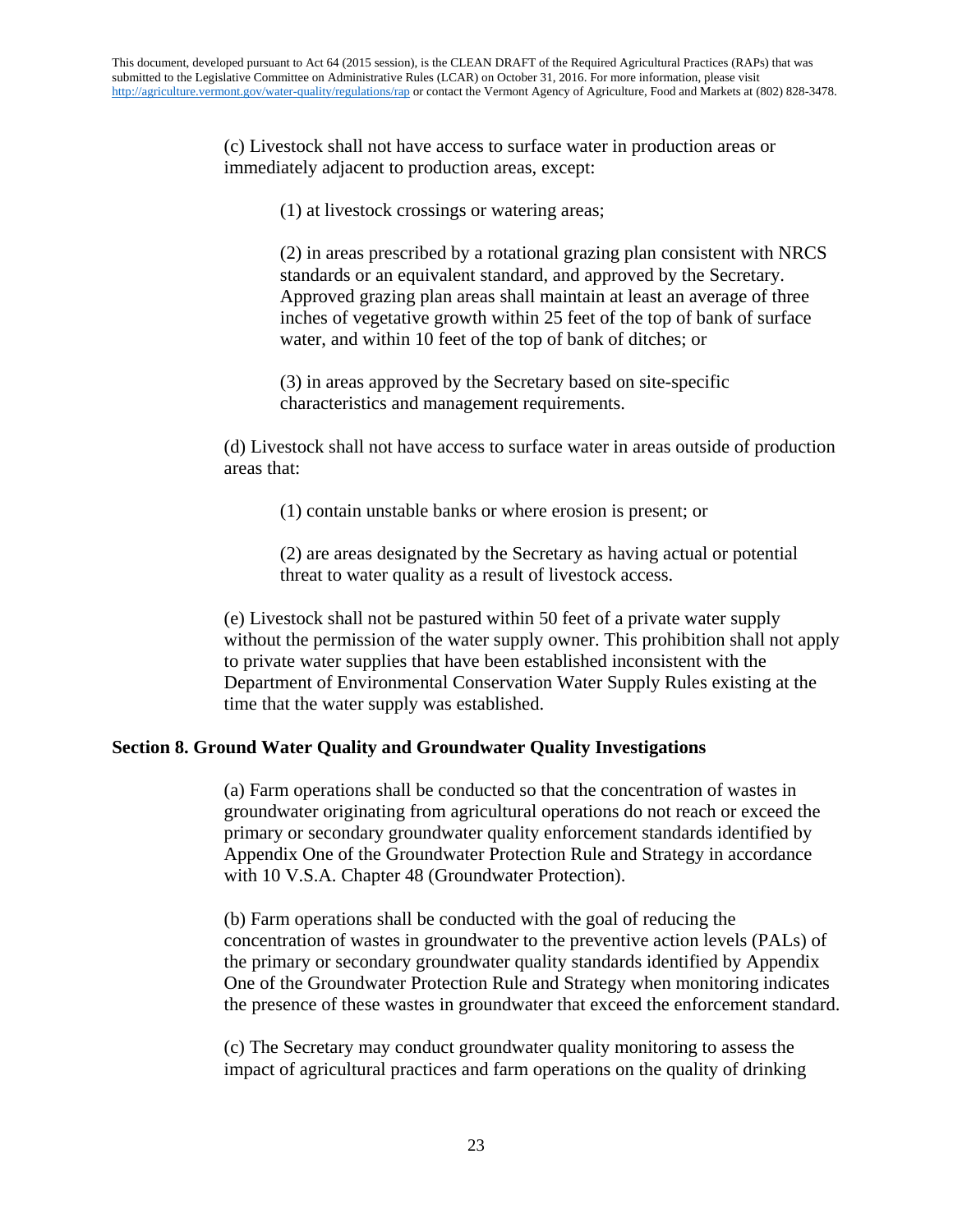water and groundwater. The Secretary may conduct groundwater sampling at sites:

(1) selected by the Secretary where water supply owners or tenants have volunteered or agreed to participate in the sampling program;

(2) upon the request of a water supply owner or tenant;

(3) selected by the Secretary based on the results of other sampling data or the existence of vulnerable site characteristics; or

(4) with activities or operations permitted, certified, or regulated by the Secretary.

(d) The Secretary shall conduct a groundwater investigation where the Secretary has received a complaint from a water supply owner in the vicinity of a farm that the farm or its agricultural practices has contaminated the drinking water or groundwater of the water supply owner.

(e) The Secretary shall conduct a groundwater investigation where sampling indicates that drinking water or groundwater contains detectable concentrations of agricultural wastes.

(f) The Secretary shall provide:

(1) written notification of testing results to each individual water supply owner and tenant, if known, that participates in the sampling program.

(2) property owners in the vicinity of farm operations and agricultural lands with the test results for each water supply owned by them that is sampled by the Secretary.

(3) farm operations with the test results for water supplies owned by the farm operation and, upon request, for water suppliesadjacent to or impacted by the crop land or facilities managed by the farm operation.

(g) In order to identify and remediate sources of drinking water and groundwater contamination, the Secretary, without limitation, may:

(1) conduct site visits to interview property owners and farm operators, gain an understanding of the physical characteristics of the landscape and locate additional sites for water quality sampling;

(2) communicate with farm operators and adjacent property owners to identify practices and activities that are potential sources of contamination;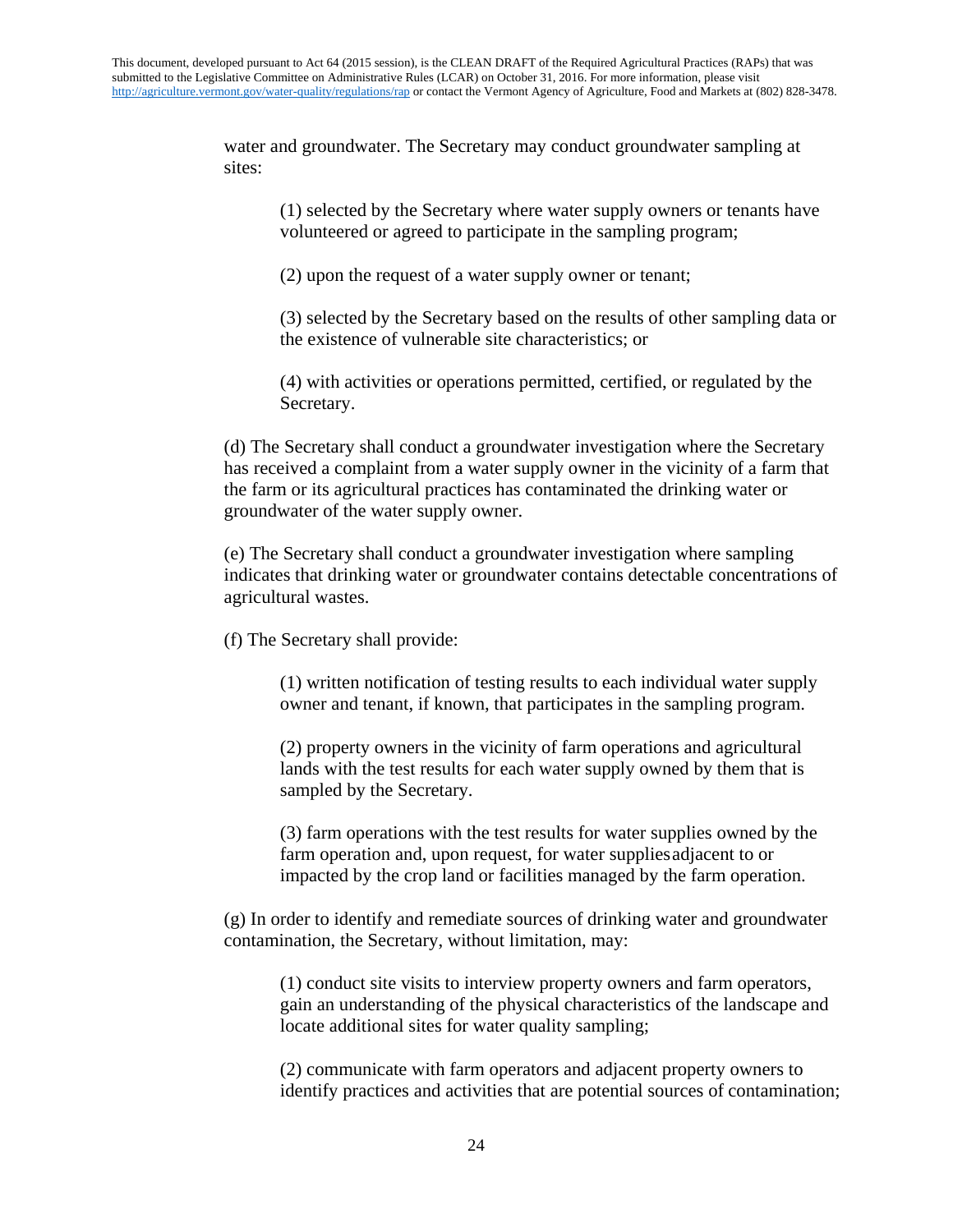(3) conduct additional sampling to confirm the detection of contaminants and to determine the extent and scope of contamination at the site;

(4) require corrective actions such as changes in activities, management practices, cropping patterns, or structural revisions designed to reduce the contamination from current activities and prevent contamination from future activities;

(5) conduct follow up water quality sampling to determine the effectiveness of changes made or corrective actions taken;

(6) seek additional investigative or consultation resources to evaluate and characterize sites to determine vulnerability to drinking water and groundwater contamination; and

(7) review testing results and site evaluations to determine if changes in water quality data are the result of changes in activities or natural site conditions.

(h) The Secretary may require the owner or operator of a waste storage facility to modify the facility to meet the USDA NRCS or an equivalent standard for the facility or to implement additional management measures if the facility poses a threat to human health or the environment as established by an exceedance of the State's Groundwater Quality Standards.

(i) For the purpose of assessing whether a waste storage facility is violating the State's Groundwater Quality Standards, the Secretary shall pay for the initial costs to conduct groundwater monitoring. When the Secretary has made a determination that a waste storage facility is violating the State's Groundwater Quality Standards, the Secretary shall provide notification to the Department of Health and the Agency of Natural Resources. This notification shall occur within 21 days and include the location of the facility and the name of the owner or operator. When the Secretary makes a determination that a waste storage facility no longer poses a threat to human health or the environment, the Secretary shall provide notification of the revised determination to the Department of Health and the ANR.

### **Section 9. Construction of Farm Structures**

### (a) Siting

(1) Prior to construction of farm structures, the farmer must notify the zoning administrator or the town clerk of the town in which the farm structure is proposed, in writing, of the proposed construction activity. The notification must contain a sketch of the proposed structure including the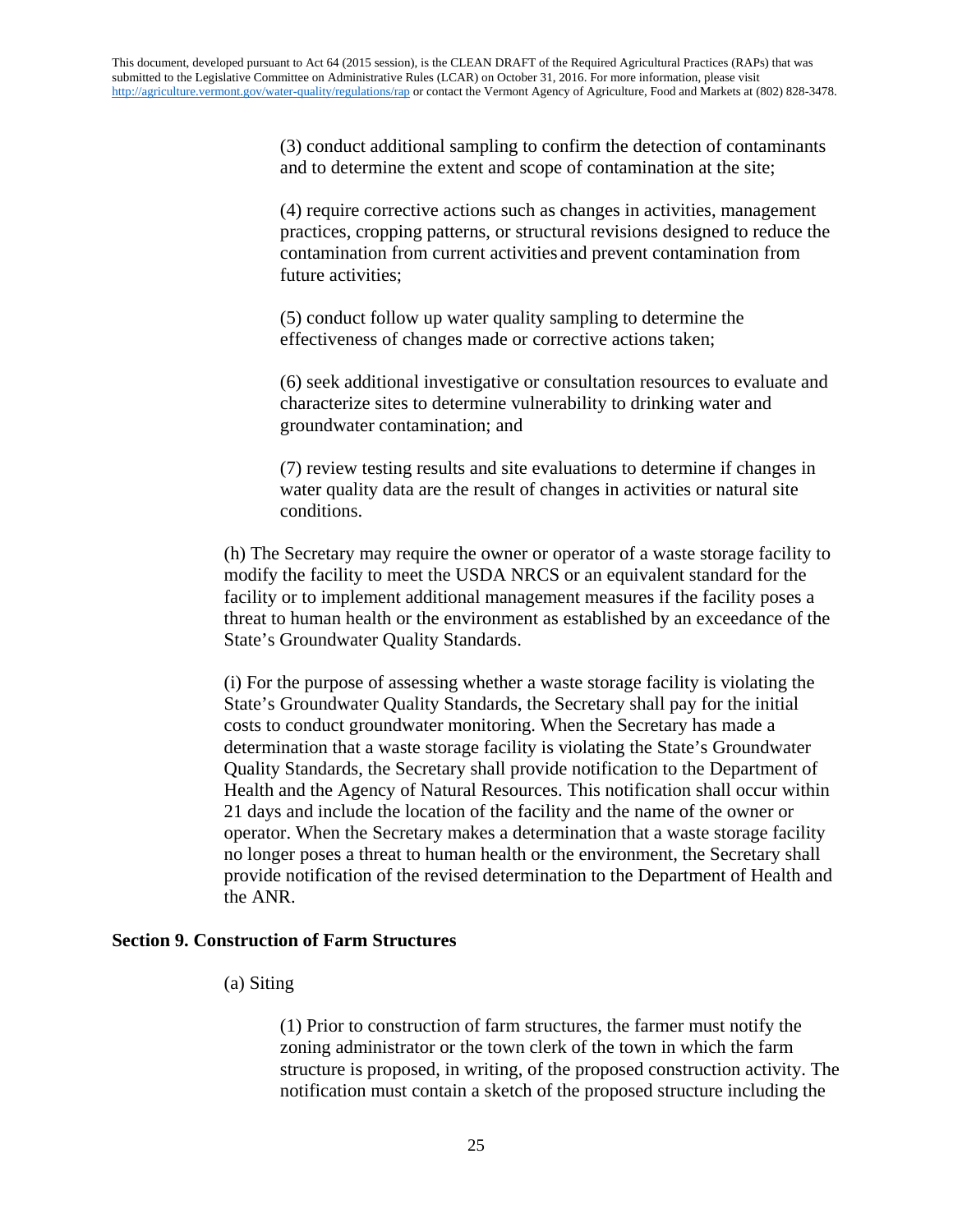setback distances from adjoining property lines, road rights-of-way, and adjacent surface water.

(2) Local setbacks and setbacks designed by this rule shall be observed unless the Secretary has approved a farmer's written request for other reasonable setbacks for the specific farm structure being constructed or maintained in accordance with Section 9(b).

(3) Construction of farm structures in Flood Hazard Areas and River Corridors are required to obtain a Flood Hazard Area and River Corridor permit from the ANR or its designee unless otherwise exempt (refer to Appendix A). Fences through which floodwater may flow are not structures which represent an encroachment in a floodway area.

(4) Construction of new farm structures, specifically buildings and other farm structures that disturb one or more acres of land must obtain authorization from the ANR before commencing with land disturbance or construction activities.

### (5) Existing Production Areas

Farm structures, with the exception of replacement structures built to occupy existing structural footprints, shall be constructed so that a minimum distance of 50 feet is maintained between the top of the bank of adjoining surface waters and the farm structure.

> (A) Such structures do not include those solely constructed for irrigation, drainage, fencing, or livestock watering,

(B) Such structures do not include water quality conservation practices where the site is the best available site on the farm, as approved by the Secretary, for the purposes of protecting ground water quality or surface water quality.

(C) Such structures do not include waste storage facilities if the site is the best available site on the farm, as approved by the Secretary, for the purposes of protecting ground water quality or surface water quality and the waste storage facility is designed by a licensed engineer.

## (6) New Production Areas

(A) Farm structures, excluding waste storage facilities, shall be constructed so that a minimum distance of 50 feet is maintained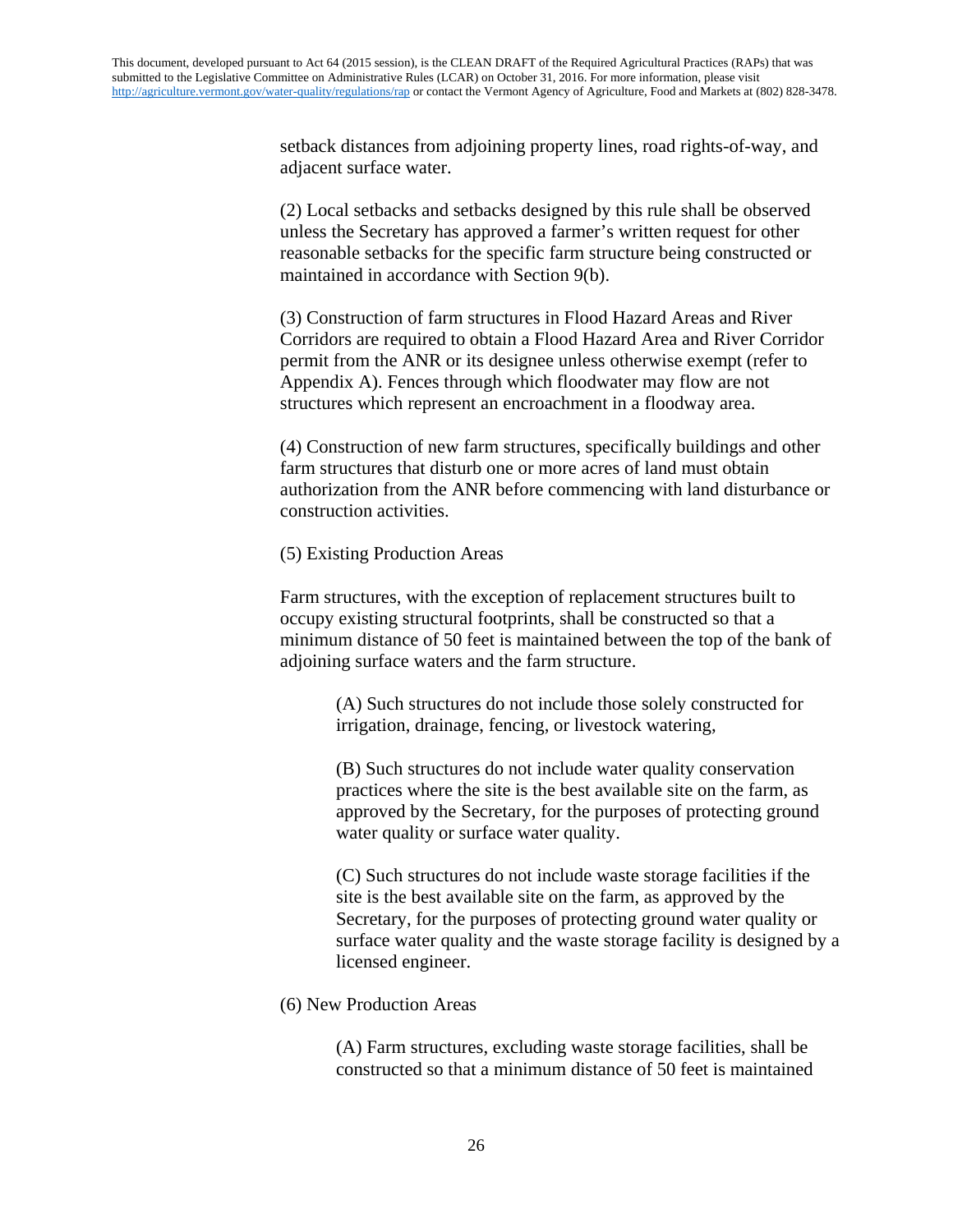between the top of the bank of adjoining surface waters and the farm structure.

> (i) Such structures do not include those solely constructed for irrigation, drainage, fencing, or livestock watering,

(ii) Such structures do not include water quality conservation practices where the site is the best available site on the farm, as approved by the Secretary, for the purposes of protecting ground water quality or surface water quality.

(B) The following setbacks shall apply to all new waste storage facilities proposed on sites where no waste storage facility or production area previously existed:

- (i) 100 feet from the centerline of a public road;
- (ii) 100 feet from any abutting property line;

(iii) 200 feet from the top of the bank of any surface water; and

(iv) 200 feet from public or private water supplies.

### (b) Setbacks Approved by the Secretary

Local setbacks or no build areas for wetlands, River Corridors, and other setbacks applicable to all development in a local zoning bylaw established by the municipality shall be maintained, unless upon written request of the person, consistent with the procedures found in Appendix A, the Secretary has approved other reasonable setbacks for the specific farm structure being constructed. The Secretary may authorize the siting of a waste storage facility within 200 feet of a surface water or private water supply if the site is the best available site on the farm for the purposes of protecting ground water quality or surface water quality and the waste storage facility is designed by a licensed engineer to meet USDA NRCS standards and specifications or an equivalent standard. If an equivalent design standard is used, the design and construction shall be certified by the Secretary, or a licensed professional engineer operating within the scope of his or her expertise. The Secretary may consider the following in rendering a decision regarding alternative setbacks:

(1) unique existing physical conditions or exceptional topographical or other physical constraints peculiar to the particular property that would prevent development in accordance with this rule;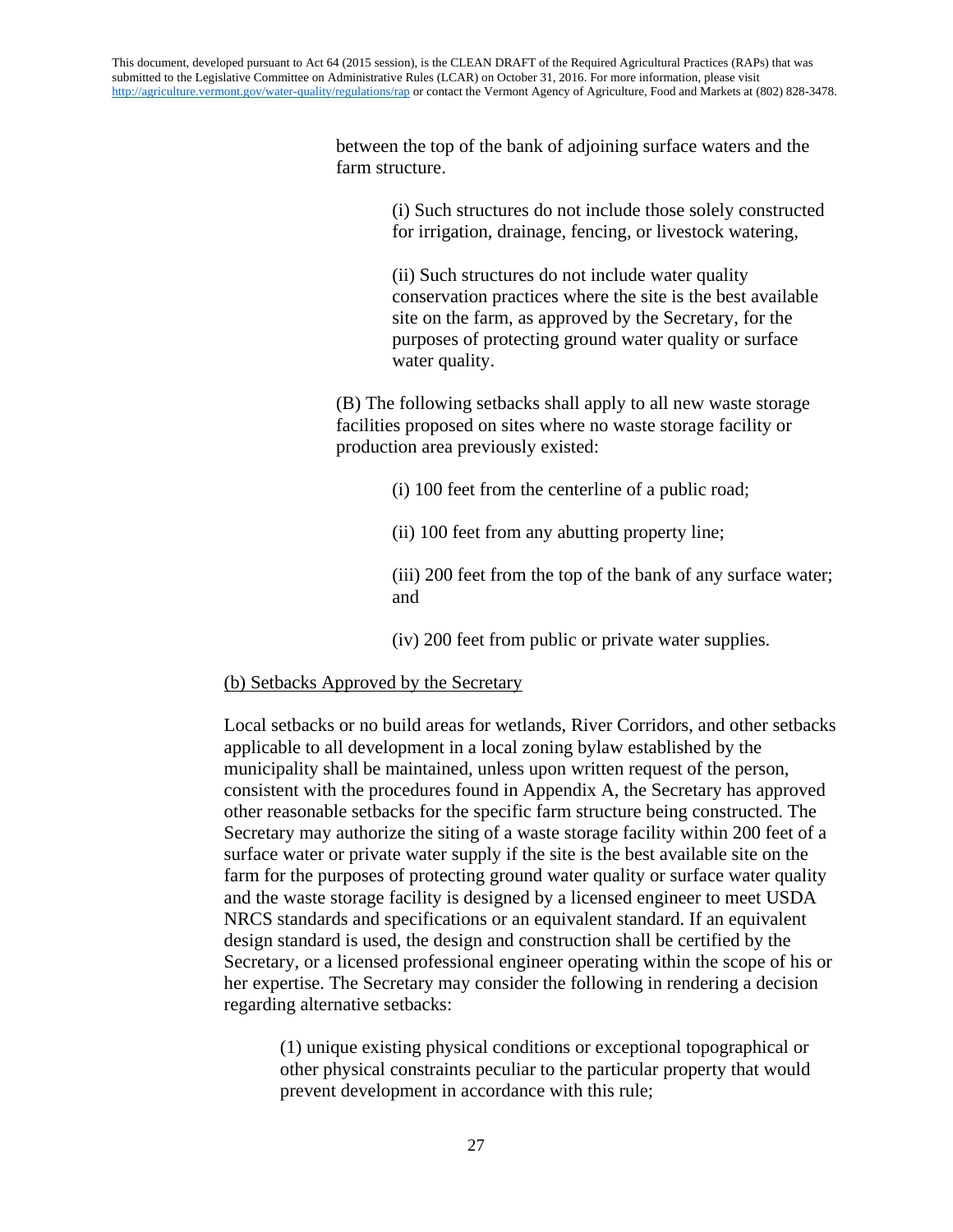(2) because of such physical conditions or constraints, there is no possibility that the property can be developed in conformity with the provisions of this rule and that the approval of an alternative setback is therefore necessary to enable the reasonable operation of the farm;

(3) the alternative setback, if approved by the Secretary, will be the site that is the best available on the farm for the purposes of protecting ground water quality or surface water quality; and

(4) the setback, if approved by the Secretary, will represent the minimum alternative setback necessary to allow for reasonable operation of the farm.

## **Section 10. Custom Applicator Certification**

(a) Custom applicators of manure or other agricultural wastes shall be certified by the Secretary in order to operate within the State and shall comply with all applicable requirements of the Required Agricultural Practices Rule, Medium Farm Operations Rule and Permits, and Large Farm Operations Rule and Permits.

(b) Custom applicators shall demonstrate knowledge of Required Agricultural Practices Rule standards, Medium Farm Operation Rule and Permit requirements, Large Farm Operation Rule and Permit requirements, and the USDA NRCS Nutrient Management Practice Code 590, including manure or other wastes application restrictions, buffer zones, setback requirements, and recordkeeping requirements.

(c) Custom applicators shall demonstrate competency in methods and techniques used to minimize runoff from application sites, identification of weather or soil conditions that may increase risk of field runoff, recordkeeping, and other information deemed pertinent by the Secretary.

(d) Certified custom applicators shall train all employees and seasonal workers in methods or techniques to minimize runoff to surface water, identification of weather or soil conditions that may increase the risk of runoff, and the Required Agricultural Practices Rule, Medium Farm Operation Rule and Permit, Large Farm Operation Rule and Permit standards and restrictions for the application of manure or other agricultural wastes. Records of training shall be maintained in a manner prescribed by the Secretary.

(e) Certification shall be valid for five years from the date of issuance and shall be renewable annually on a form and in a manner prescribed by the Secretary.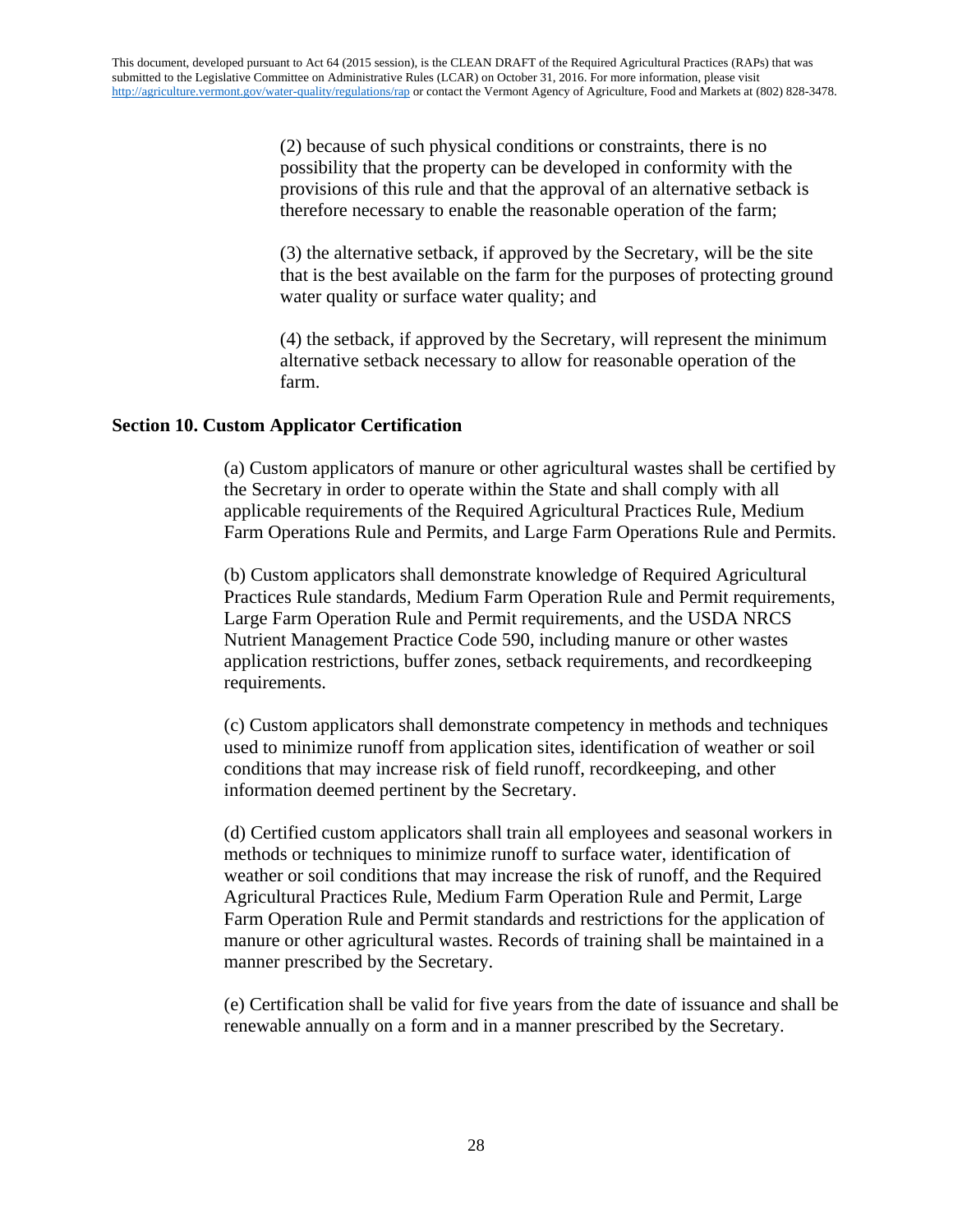(f) Certified custom applicators shall complete eight hours of training in each five-year period of certification. Completion of five-year training requirements will serve as meeting the requirements for recertification.

(g) Certified custom applicators shall maintain records of the amount of manure or agricultural waste applied by farm and field for a period of five years and provide those records to the Agency upon reasonable request.

### **Section 11. Site-Specific On-Farm Conservation Practices**

When the Secretary determines, after inspection of a farm, that a person engaged in farming is complying with the Required Agricultural Practices Rule but there still exists the potential for agricultural wastes to enter the waters of the State, the Secretary shall require the person to implement additional, site-specific, on-farm conservation practices designed to prevent agricultural wastes from entering the waters of the State. When requiring implementation of a conservation practice, the Secretary shall inform the person engaged in farming of the resources available to assist the person in implementing the conservation practices to comply with the requirements of this rule.

## **Section 12. Severability Clause**

If any provision of this rule, or the application thereof to any person or circumstance, is held invalid, such determination shall not affect other provisions or applications of this rule which can be given effect without the invalid provision or application, and to that end the provisions of this rule are severable.

## **Section 13. Effective Dates**

(a) Sections  $1 - 6.04(c)$ ,  $6.05(a)$ , and  $6.05(c) - 13$  of this regulation shall become effective on [date of adoption]; and

(b) Sections 6.04(d)and 6.05(b) of this regulation shall become effective on April 15, 2017.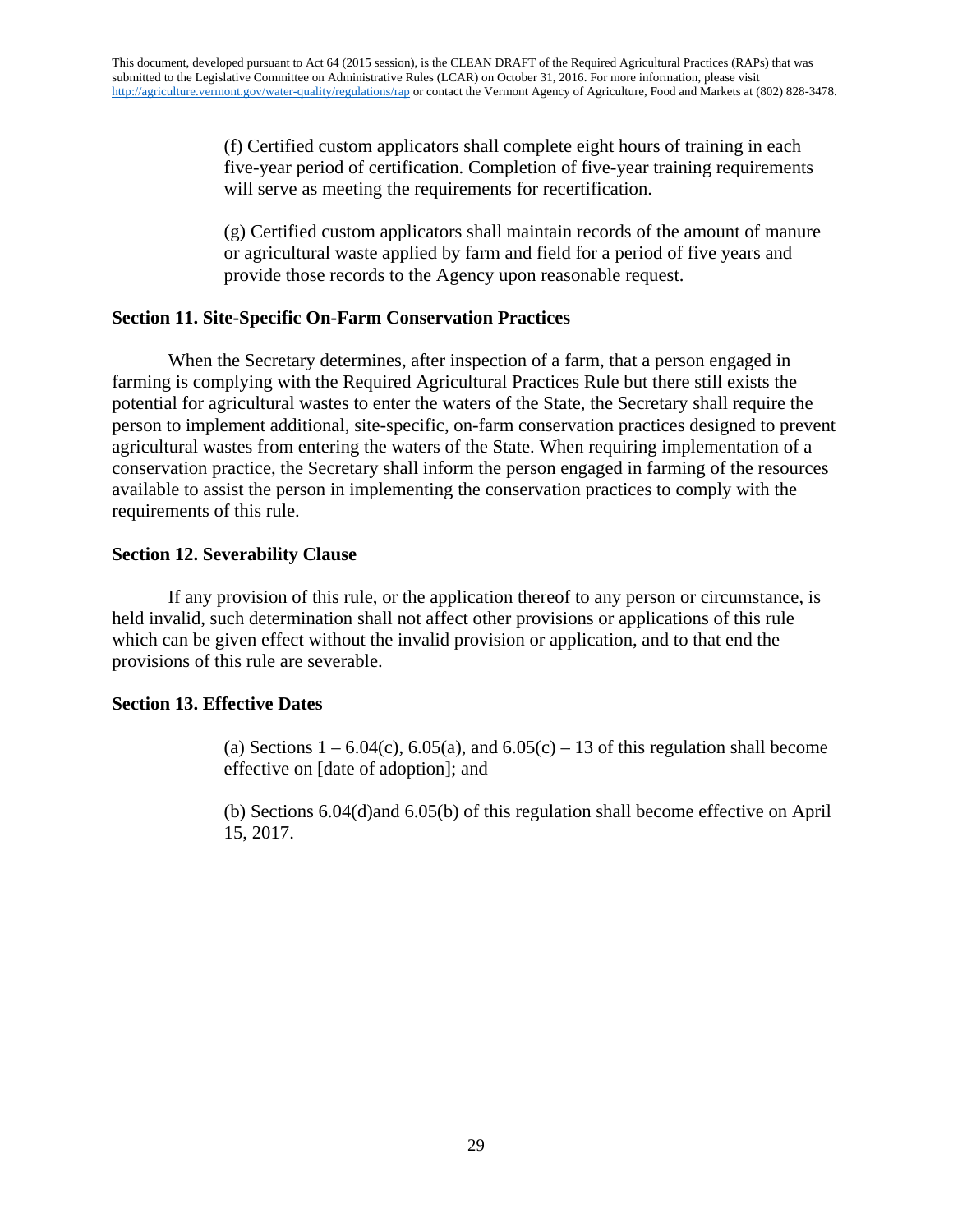This document, developed pursuant to Act 64 (2015 session), is the CLEAN DRAFT of the Required Agricultural Practices (RAPs) that was submitted to the Legislative Committee on Administrative Rules (LCAR) on October 31, 2016. For more information, please visit <http://agriculture.vermont.gov/water-quality/regulations/rap> or contact the Vermont Agency of Agriculture, Food and Markets at (802) 828-3478.

### **Appendix A: Process for obtaining variances**

#### Farm Structures/Municipal Setbacks: Variances

(a) A complete petition for an alternative setback shall include:

(1) the location of the parcel, and contact information where the applicant can be reached for additional information or clarification;

(2) a detailed description of the farm operation and description of how the applicant is engaged in Required Agricultural Practices as defined in Section 3 of the RAPs;

(3) a statement of the reason why less restrictive setbacks are necessary and why the setback is the least deviation possible to provide relief;

(4) a copy of the zoning ordinance governing the tract on which the structure will be built outlining the setback requirements or a letter from the municipality with the required setback information;

(5) the name and contact information for your town's Zoning Administrator or Town Clerk, including an affirmative statement that the town has been notified of the intent to construct a Farm Structure;

(6) a plan of the existing structure(s) and proposed structure(s) showing the distance to all property lines from the furthest projection of the structure, including overhangs. For property lines along highway rights-ofway, measure the setback appropriately as outlined in the municipal regulations;

(7) name(s) and address(es) of the affected adjoining property owner(s) and a description of each adjoining land use;

(8) any letter(s) from adjoining landowners where applicable; and

(9) certification that the farm is in compliance with all Required Agricultural Practices rules.

The Secretary bases his or her decision on facts provided by the petitioner. Failure to provide information to the Secretary could result in denial of request.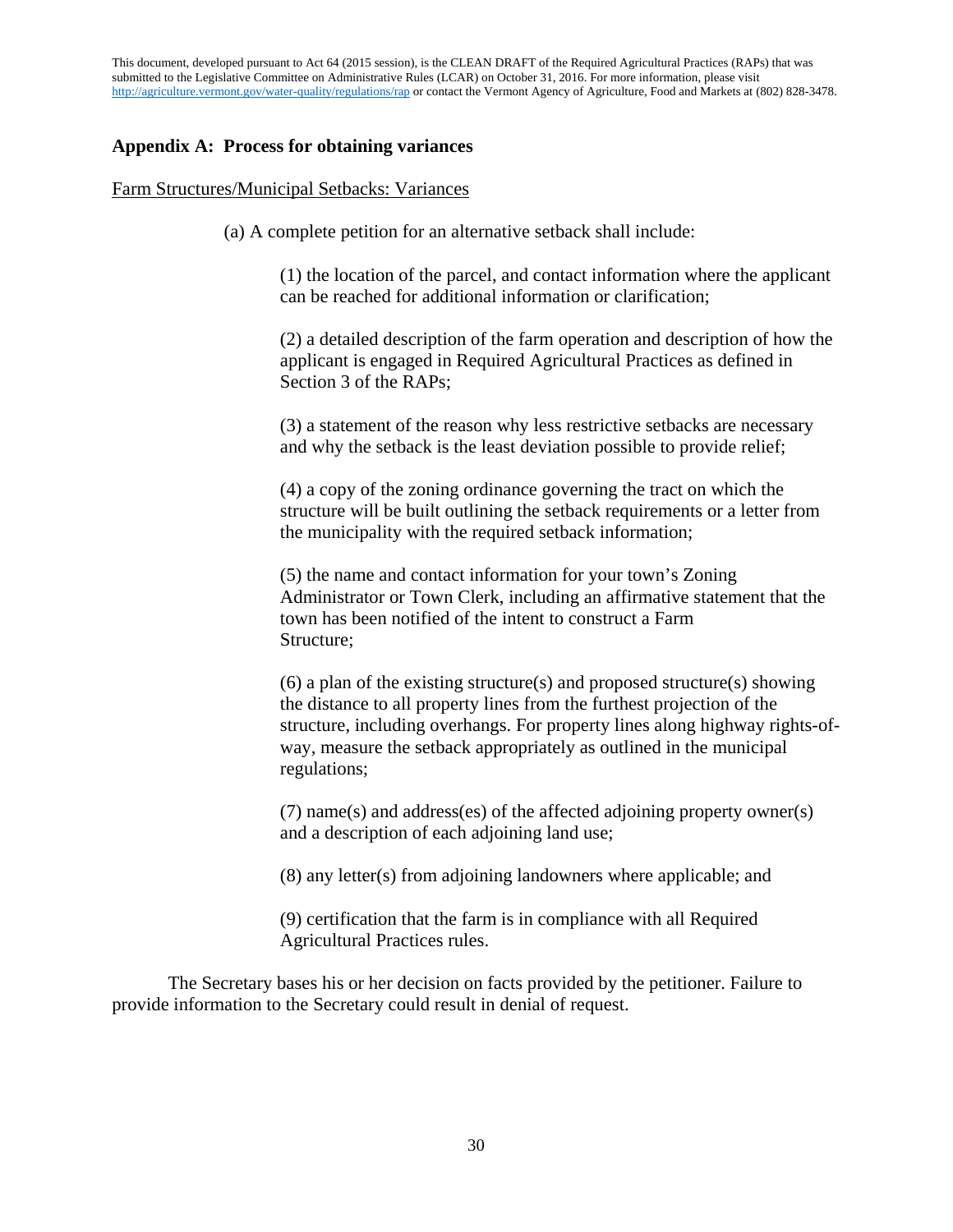## (b) Public Notice and Issuance Requirements

The Secretary will notify the municipality in writing by certified mail and copy the affected adjoining property owner(s) of his or her intent to consider a petition for an alternative setback. The notification shall include a description of the proposed project, submitted plan, and shall be accompanied by information that clearly states where additional information may be obtained. The Secretary will request that the notice be posted in a public place in the municipal office.

Any comments resulting from this posting or from the municipality must be received in writing at the Agency by 4:30 p.m. on the seventh business day following receipt of the notice.

### (c) Standards

The Secretary may grant a petition for an alternate setback or grant a petition for an alternate setback with conditions, except as otherwise outlined in this rule or statutorily required, when:

(1) there are unique existing physical conditions or exceptional topographical or other physical constraints peculiar to the particular property that would create a hardship for the farm operation;

(2) because of such physical conditions or constraints, there is no possibility that the property can be developed in strict conformity with the provisions of this rule and that the authorization of an alternative setback is therefore necessary to enable the reasonable operation of the farm;

(3) the hardship has not been created by the applicant;

(4) the alternative setback, if authorized by the Secretary, will not substantially or permanently impair the appropriate use or development of adjoining property, nor be detrimental to the public health, safety, and welfare; and

(5) the variance, if authorized by the Secretary, will represent the minimum alternative that will afford relief and will represent the least deviation possible from this rule.

\* The Agency cannot approve alternate setbacks from State wetland regulations, nor approve construction within Highway rights-of-way.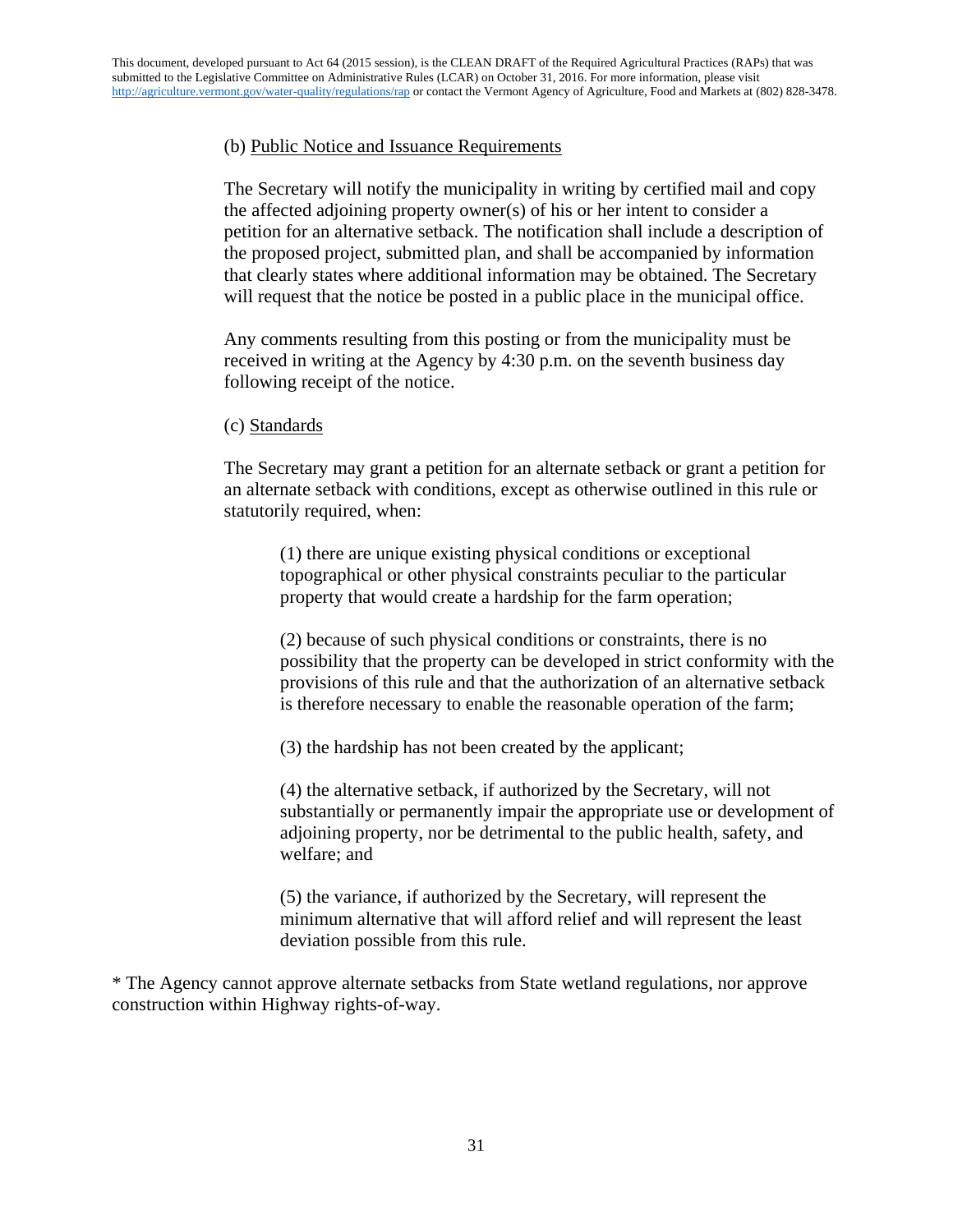This document, developed pursuant to Act 64 (2015 session), is the CLEAN DRAFT of the Required Agricultural Practices (RAPs) that was submitted to the Legislative Committee on Administrative Rules (LCAR) on October 31, 2016. For more information, please visit <http://agriculture.vermont.gov/water-quality/regulations/rap> or contact the Vermont Agency of Agriculture, Food and Markets at (802) 828-3478.

### **Roles of Other State Agencies: Information**

**Public Drinking Water Supplies and Wastewater Management:** Nutrients, sediment, organic matter, and microorganisms may also impact drinking water supplies derived from surface waters. Farm operations should be aware of the locations of surface drinking water source intakes and appropriately manage agricultural activities to reduce potential negative impacts. Information regarding public water supplies as well as information pertaining to wastewater systems requirements may be obtained at (802) 828-1535.

**Wetlands:** Farm operations should be aware of existing rules pertaining to wetlands under state and federal jurisdiction. The Natural Resources Conservation Service, U.S. Army Corps of Engineers, and the Vermont Department of Environmental Conservation coordinate all agriculture and wetland issues in Vermont. It is strongly suggested that landowners contact the U.S. Army Corps of Engineers at (802) 872-2893 and the Vermont Department of Environmental Conservation at (802) 828-1535 before initiating farm-related projects in or near wetlands.

**Construction of New Farm Structures:** Construction of new farm structures, specifically buildings and other farm-related structures, or other construction on the farm that disturb one or more acres of land, must obtain authorization from the ANR before commencing with land disturbance or construction activities. Approval will be issued by the ANR upon receipt of a Notice of Intent (NOI) which certifies that adequate measures for the control of erosion and sedimentation will be used during land disturbance and construction efforts. Persons needing additional information about the Construction General Permit or NOI concerning one or more acres of land disturbance are advised to contact the Watershed Management Division of the Vermont Department of Environmental Conservation's Environmental Assistance Hotline at 1- 800-974-9559. Authorization by the ANR is not needed for construction or land disturbance related to cultivation, irrigation, drainage, and fencing.

**Flood Hazard Area and River Corridor General Permit:** An ANR General Permit for activities exempt from municipal regulation in Flood Hazard Areas and River Corridors may be required. The primary purpose for the General Permit is to fully implement the Vermont Flood Hazard Area & River Corridor Rule (effective 03/01/2015) which requires the Agency to regulate activities exempt from municipal regulation in Flood Hazard Areas and River Corridors. These activities include state-owned and operated institutions and facilities, required agricultural and silvicultural practices, and power generating and transmission facilities regulated under 30 V.S.A. §§ 248 and 248a. More information can be obtained by calling (802) 828-1535.

**Solid and Hazardous Waste Management:** Farm operations are required to manage all wastes generated on the farm consistent with all applicable solid waste rules and hazardous waste rules. Information regarding the proper management, storage, and disposal of hazardous waste, universal waste, used oil, and petroleum products can be obtained from the Vermont Waste Management & Prevention Division by calling (802) 828-1138. Information regarding the proper management, storage, and disposal of pesticidal waste and empty pesticide containers can be obtained from the Vermont Agency of Agriculture, Food and Markets by calling (802) 828